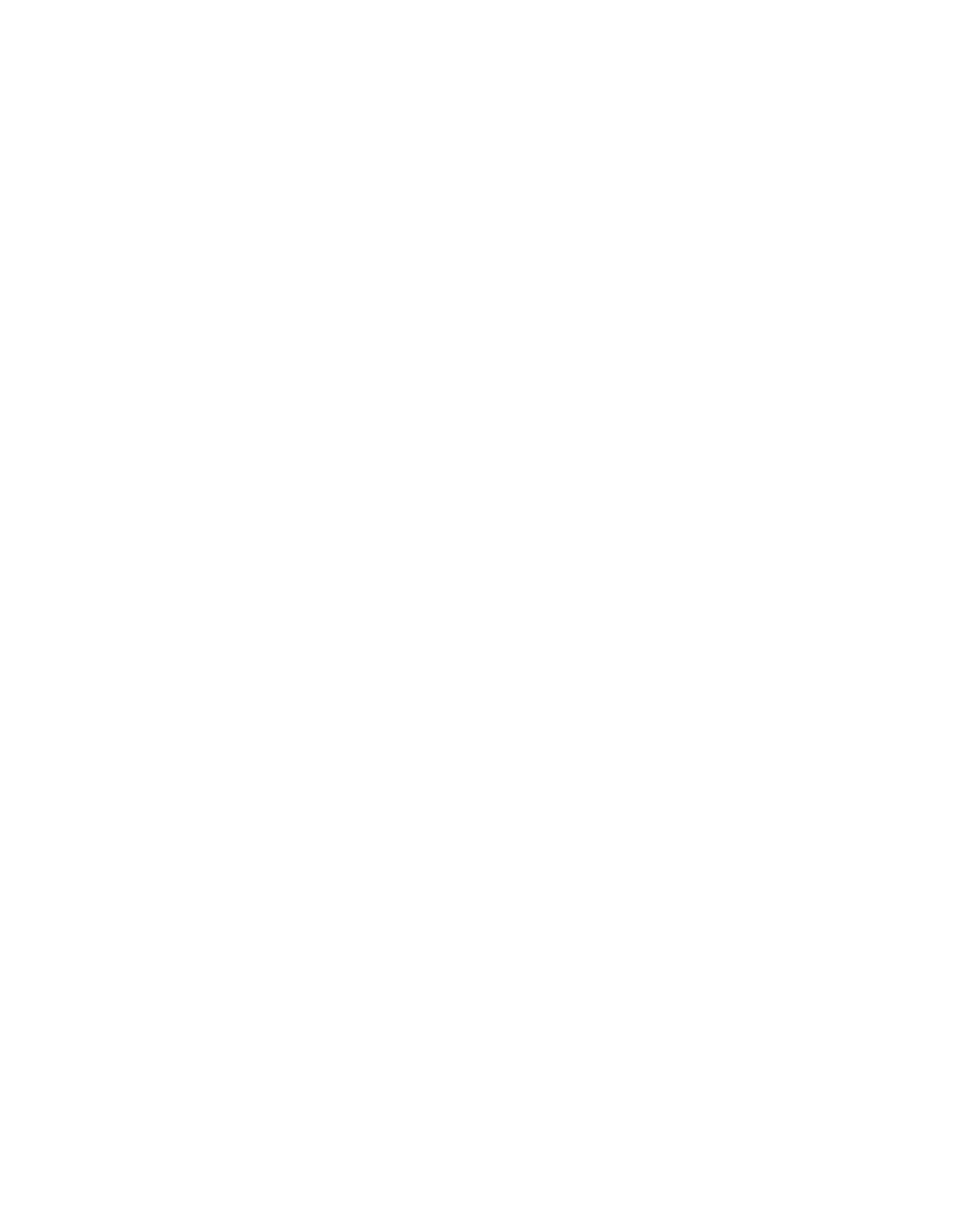# CERTIFICATE OF COVERAGE

Unum Life Insurance Company of America (referred to as Unum) welcomes you as a client.

This is your certificate of coverage as long as you are eligible for coverage and you become insured. You will want to read it carefully and keep it in a safe place.

Unum has written your certificate of coverage in plain English. However, a few terms and provisions are written as required by insurance law. If you have any questions about any of the terms and provisions, please consult Unum's claims paying office. Unum will assist you in any way to help you understand your benefits.

If the terms and provisions of the certificate of coverage (issued to you) are different from the Summary of Benefits (issued to the Employer), the Summary of Benefits will govern. The Summary of Benefits may be changed in whole or in part. Only an officer or registrar of Unum can approve a change. The approval must be in writing and endorsed on or attached to the Summary of Benefits. Any other person, including an agent, may not change the Summary of Benefits or waive any part of it.

The Summary of Benefits is delivered in and is governed by the laws of the governing jurisdiction and to the extent applicable by the Employee Retirement Income Security Act of 1974 (ERISÁ) and any<br>amendments.

For purposes of effective dates and ending dates under the group Summary of Benefits, all days begin at 12:01 a.m. and end at 12:00 midnight at the Employer's address.

> Unum Life Insurance Company of America 2211 Congress Street Portland, Maine 04122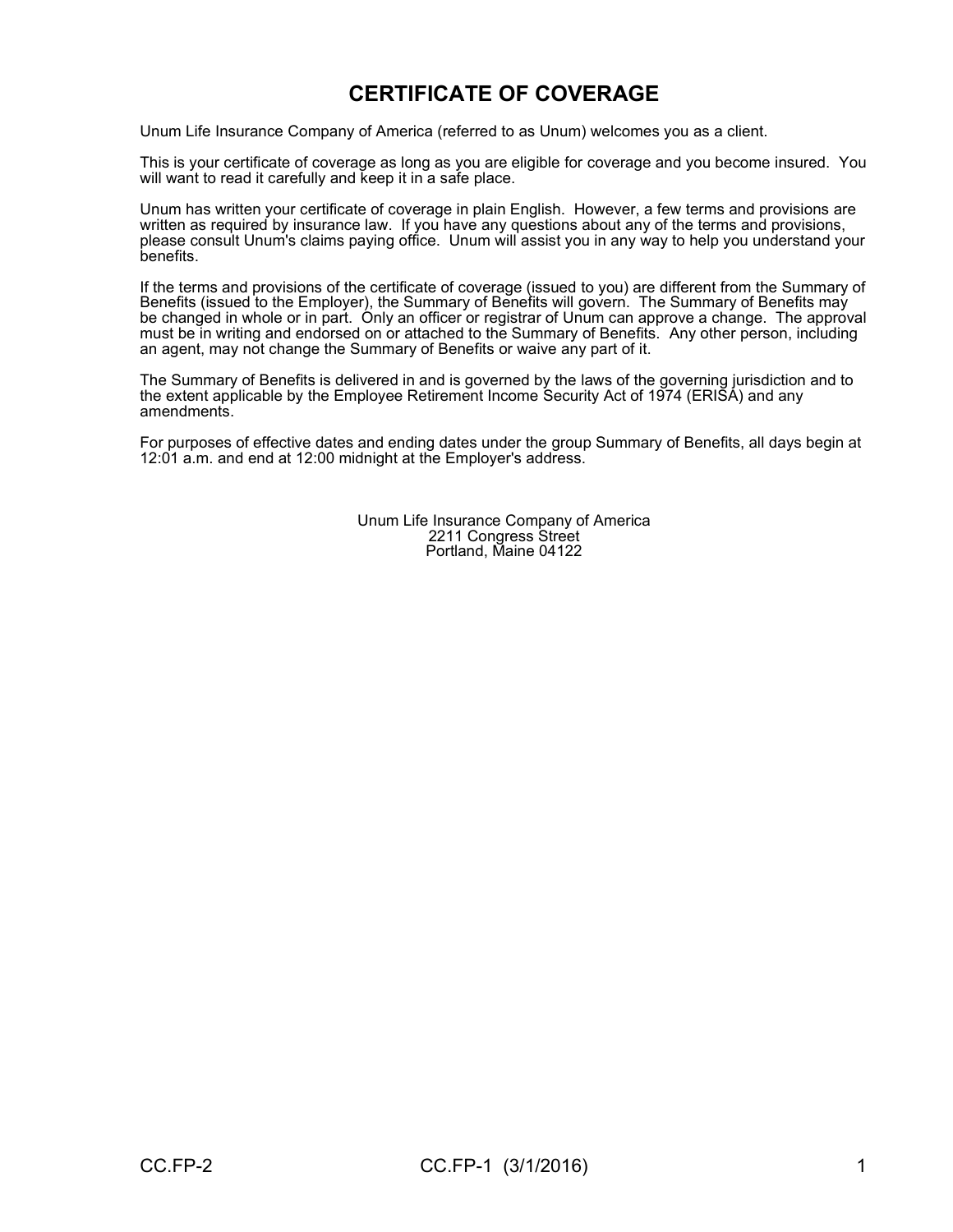# **TABLE OF CONTENTS**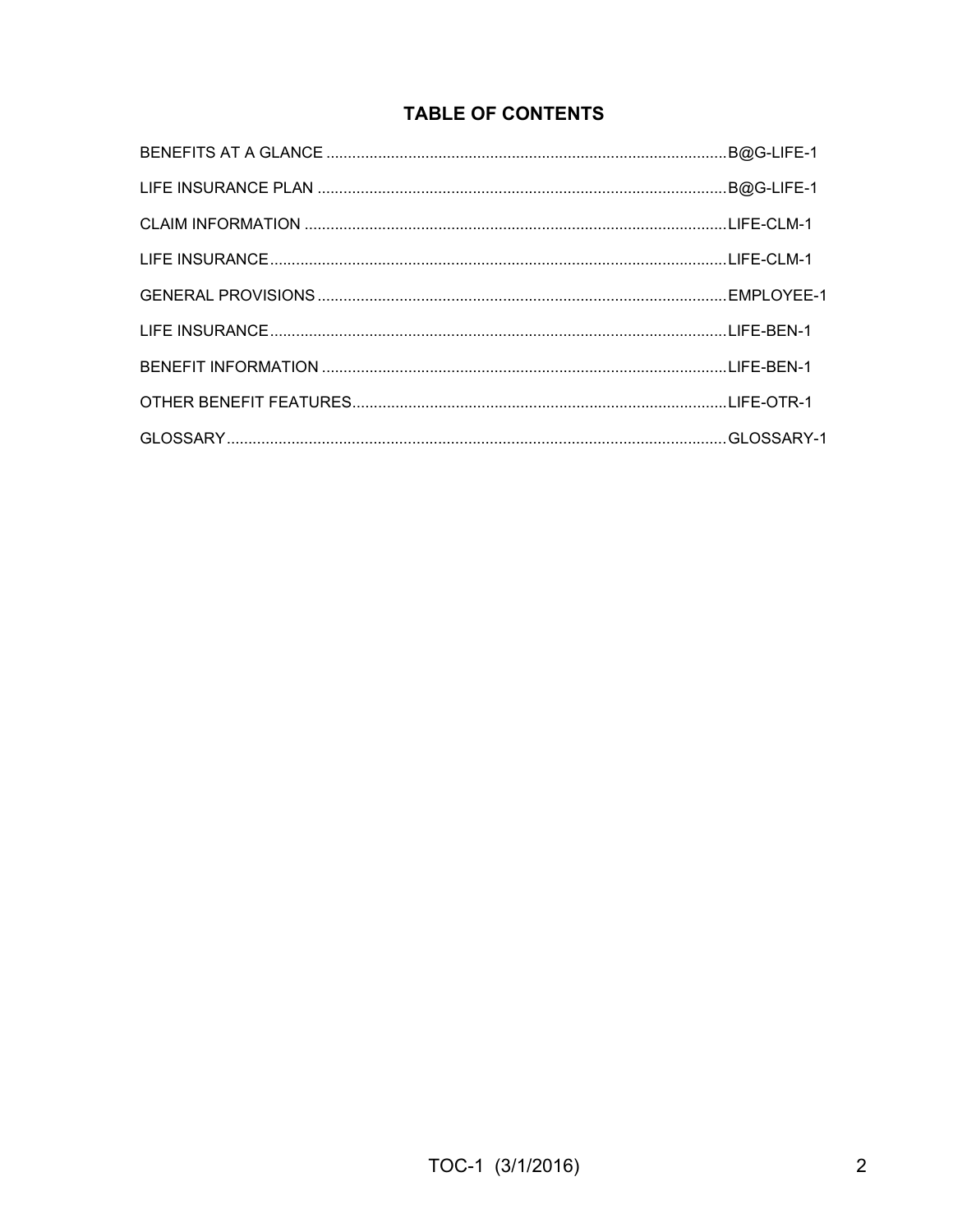# BENEFITS AT A GLANCE

#### LIFE INSURANCE PLAN

This life insurance plan provides financial protection for your beneficiary(ies) by paying a benefit in the event of your death. The amount your beneficiary(ies) receive(s) is based on the amount of coverage in effect just prior to the date of your death according to the terms and provisions of the plan. You also have the opportunity to have coverage for your dependents.

**EMPLOYER'S ORIGINAL PLAN<br>EFFECTIVE DATE:** January 1, 2015 **EFFECTIVE DATE:** 

#### PLAN YEAR:

January 1, 2015 to January 1, 2016 and each following January 1 to January 1

#### **IDENTIFICATION**<br>NUMBER: 467610 011

#### ELIGIBLE GROUP(S):

All Full-Time Employees in active employment in the United States with the Employer

#### MINIMUM HOURS REQUIREMENT:

Employees must be working at least 20 hours per week.

#### WAITING PERIOD:

For employees in an eligible group on or before January 1, 2015: First of the month coincident with or next following the date you enter an eligible group

For employees entering an eligible group after January 1, 2015: First of the month coincident with or next following the date you enter an eligible group

You must be in continuous active employment in an eligible group during the specified waiting period.

#### REHIRE:

If your employment ends and you are rehired within 1 year, your previous work while in an eligible group will apply toward the waiting period. All other Summary of Benefits' provisions apply.

#### WHO PAYS FOR THE COVERAGE:

For You:

You pay the cost of your coverage.

#### For Your Dependents:

You pay the cost of your dependent coverage.

#### ELIMINATION PERIOD:

Premium Waiver: 180 days

Disability-based benefits begin the day after Unum approves your claim and the elimination period is completed.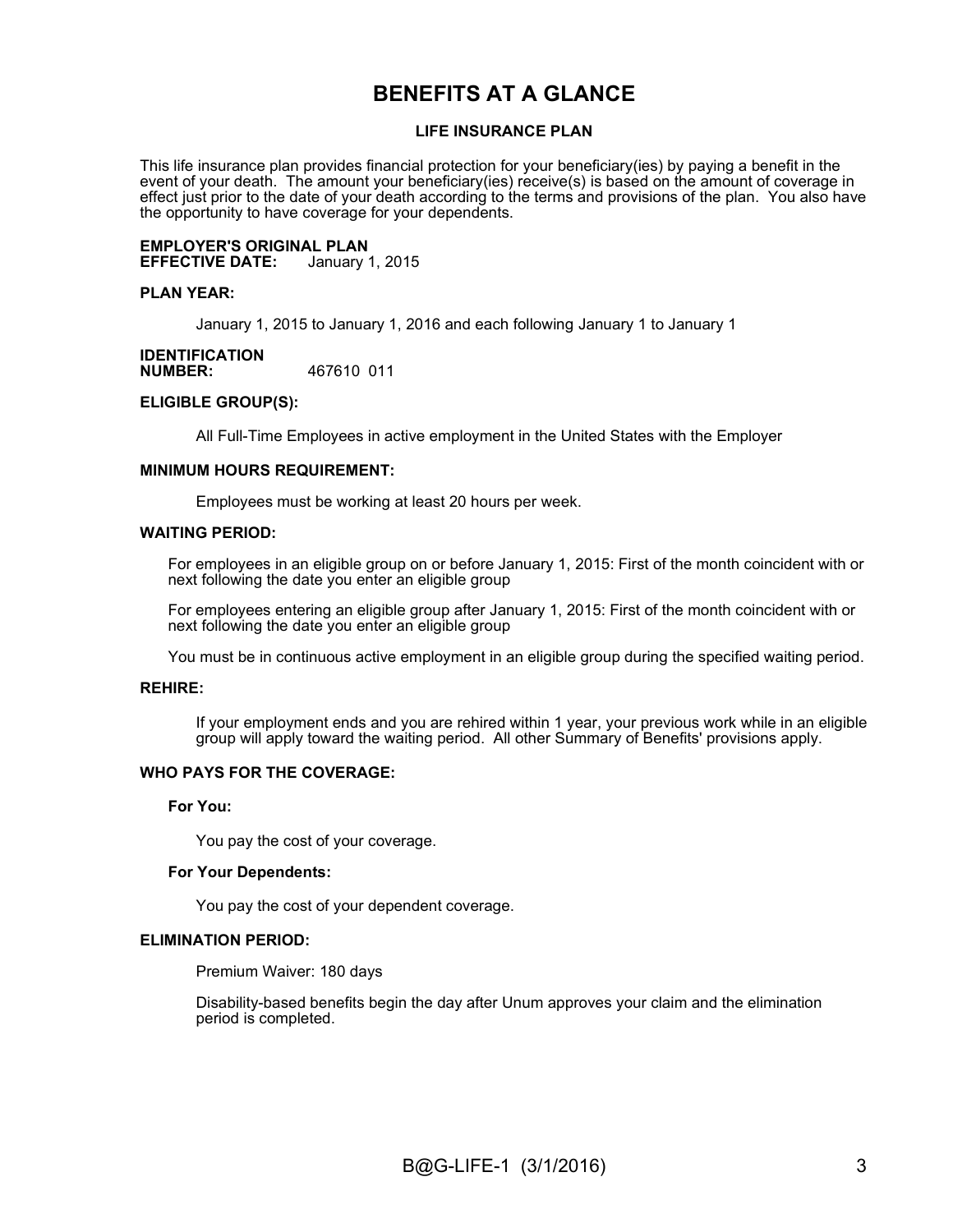#### LIFE INSURANCE BENEFIT:

#### AMOUNT OF LIFE INSURANCE FOR YOU

Option A \$10,000

Option B

\$25,000

Option C

\$50,000

Option D

\$100,000

AMOUNT OF LIFE INSURANCE AVAILABLE IF YOU BECOME INSURED AT CERTAIN AGES OR HAVE REACHED CERTAIN AGES WHILE INSURED

If you have reached age 70, but not age 75, your amount of life insurance will be:<br>- 65% of the amount of life insurance you had prior to age 70; or

- 
- 65% of the amount of life insurance shown above if you become insured on or after age 70 but before age 75.

There will be no further increases in your amount of life insurance.

If you have reached age 75, but not age 80, your amount of life insurance will be:

- 42% of the amount of life insurance you had prior to your first reduction; or
- 42% of the amount of life insurance shown above if you become insured on or after age 75 but before age 80.

There will be no further increases in your amount of life insurance.

If you have reached age 80, but not age 85, your amount of life insurance will be:

- 27% of the amount of life insurance you had prior to your first reduction; or
- 27% of the amount of life insurance shown above if you become insured on or after age 80 but before age 85.

There will be no further increases in your amount of life insurance.

If you have reached age 85 or more, your amount of life insurance will be:

- 18% of the amount of life insurance you had prior to your first reduction; or
- 18% of the amount of life insurance shown above if you become insured on or after age 85.

There will be no further increases in your amount of life insurance.

#### OVERALL MAXIMUM BENEFIT OF LIFE INSURANCE FOR YOU:

The lesser of:

- 5x annual earnings; or
- \$100,000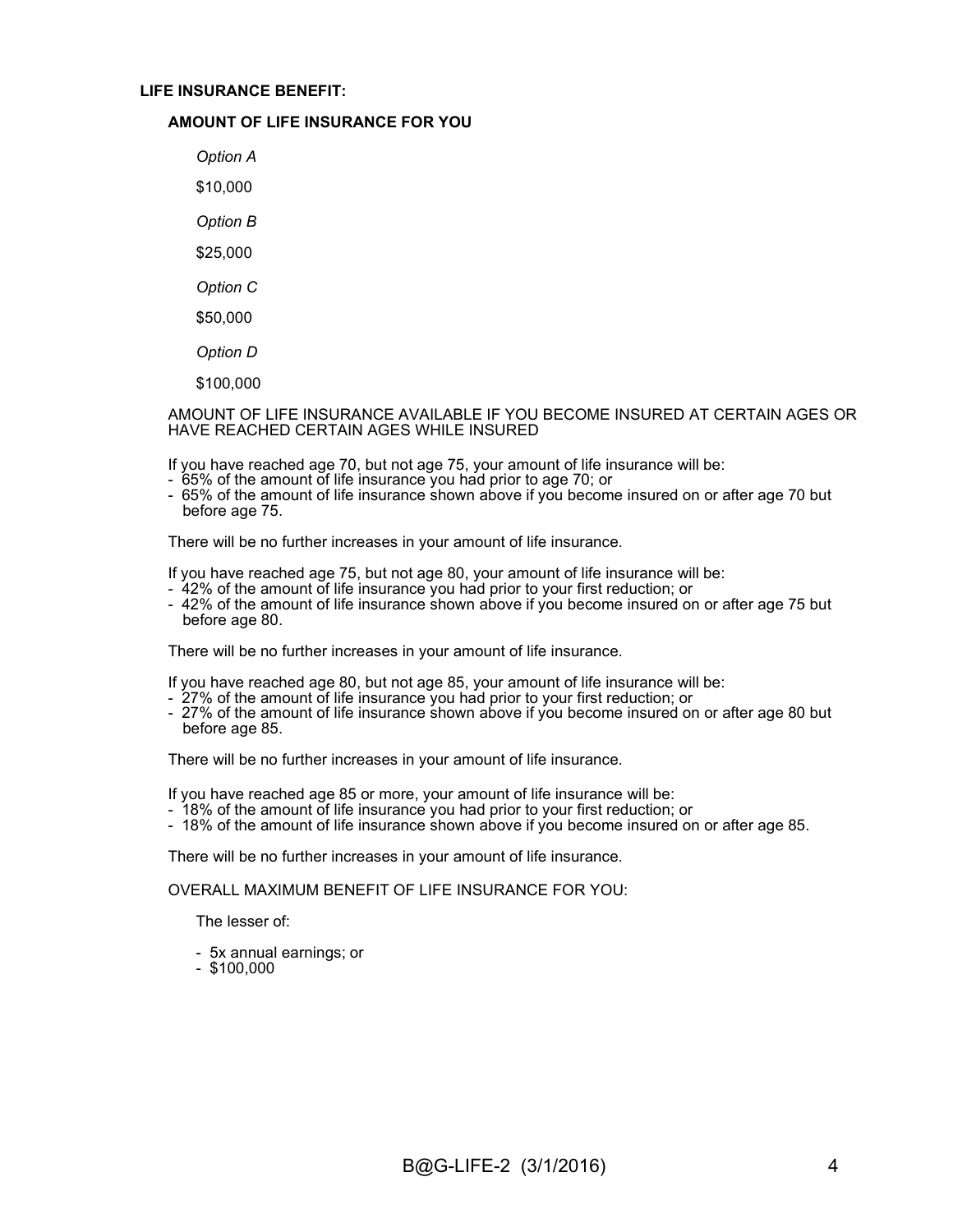#### AMOUNT OF LIFE INSURANCE FOR YOUR DEPENDENTS

#### Spouse:

All Spouses who were enrolled in coverage from January 1, 2015 through February 29, 2016 of Full-Time Employees in active employment in the United States with the Employer (Closed Group)

The amount of life insurance your dependent spouse had under this plan on February 29, 2016 as approved by Unum and on file with Unum and your Employer.

THE AMOUNT OF YOUR SPOUSE'S LIFE INSURANCE WILL REDUCE BY THE SAME PERCENTAGE AND AT THE SAME TIME YOUR LIFE INSURANCE REDUCES.

#### Children:

Live birth to 6 months: \$1,000 6 months to age 19 or to 26 if a full-time student:

MAXIMUM BENEFIT OF LIFE INSURANCE FOR YOUR CHILDREN:

\$10,000

THE AMOUNT OF LIFE INSURANCE FOR A DEPENDENT WILL NOT BE MORE THAN 100% OF YOUR AMOUNT OF LIFE INSURANCE.

#### SOME LOSSES MAY NOT BE COVERED UNDER THIS PLAN.

#### OTHER FEATURES:

Accelerated Benefit

Conversion

**Portability** 

NOTE: Portability under this plan is available to an insured spouse in the event of divorce from an insured employee, subject to all terms and conditions otherwise applicable to ported spouse coverage.

The above items are only highlights of this plan. For a full description of your coverage, continue reading your certificate of coverage section. The plan includes enrollment, risk management and other support services related to your Employer's Benefit Program.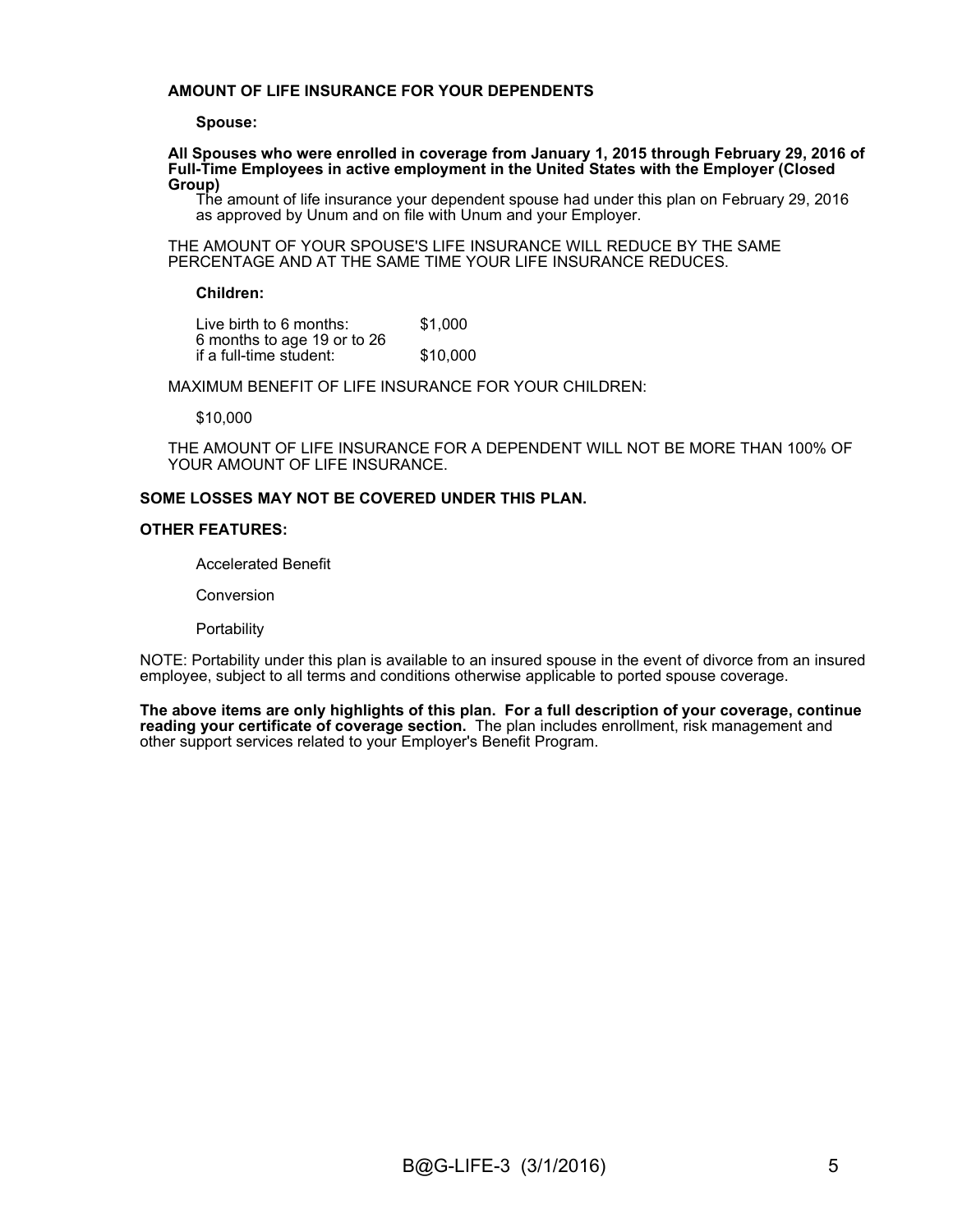# CLAIM INFORMATION

# LIFE INSURANCE

#### WHEN DO YOU OR YOUR AUTHORIZED REPRESENTATIVE NOTIFY UNUM OF A CLAIM?

We encourage you or your authorized representative to notify us as soon as possible, so that a claim decision can be made in a timely manner.

If a claim is based on your disability, written notice and proof of claim must be sent no later than 90 days after the end of the elimination period.

If a claim is based on death, written notice and proof of claim must be sent no later than 90 days after the date of death.

If it is not possible to give proof within these time limits, it must be given no later than 1 year after the proof is required as specified above. These time limits will not apply during any period you or your authorized representative lacks the legal capacity to give us proof of claim.

The claim form is available from your Employer, or you or your authorized representative can request a claim form from us. If you or your authorized representative does not receive the form from Unum within 15 days of the request, send Unum written proof of claim without waiting for the form.

If you have a disability, you must notify us immediately when you return to work in any capacity, regardless of whether you are working for your Employer.

#### HOW DO YOU FILE A CLAIM FOR A DISABILITY?

You or your authorized representative, and your Employer must fill out your own sections of the claim form and then give it to your attending physician. Your physician should fill out his or her section of the form and send it directly to Unum.

#### WHAT INFORMATION IS NEEDED AS PROOF OF YOUR CLAIM?

If your claim is based on your disability, your proof of claim, provided at your expense, must show:

- that you are under the regular care of a physician;
- the date your disability began; the cause of your disability;
- 
- the extent of your disability, including restrictions and limitations preventing you from performing your regular occupation or any gainful occupation; and
- the name and address of any **hospital or institution** where you received treatment, including all attending physicians.

We may request that you send proof of continuing disability indicating that you are under the regular care of a physician. This proof, provided at your expense, must be received within 45 days of a request by us.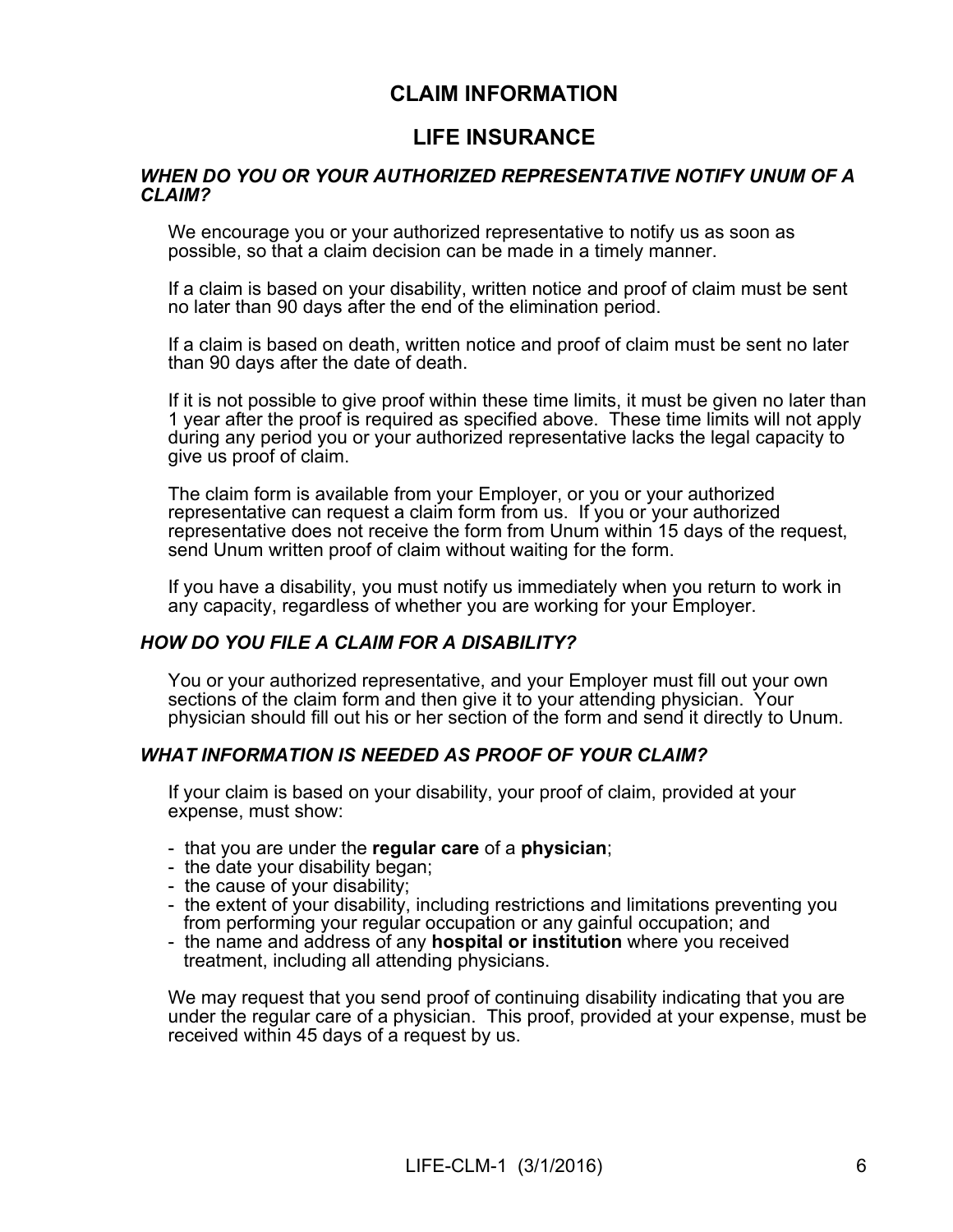If claim is based on death, proof of claim, provided at your or your authorized representative's expense, must show the cause of death. Also a certified copy of the death certificate must be given to us.

In some cases, you will be required to give Unum authorization to obtain additional medical and non-medical information as part of your proof of claim or proof of continuing disability. Unum will deny your claim if the appropriate information is not submitted.

#### WHEN CAN UNUM REQUEST AN AUTOPSY?

In the case of death, Unum will have the right and opportunity to request an autopsy where not forbidden by law.

#### HOW DO YOU DESIGNATE OR CHANGE A BENEFICIARY? (Beneficiary Designation)

At the time you become insured, you should name a beneficiary on your enrollment form for your death benefits under your life insurance. You may change your beneficiary at any time by filing a form approved by Unum with your Employer. The new beneficiary designation will be effective as of the date you sign that form. However, if we have taken any action or made any payment before your Employer receives that form, that change will not go into effect.

It is important that you name a beneficiary and keep your designation current. If more than one beneficiary is named and you do not designate their order or share of payments, the beneficiaries will share equally. The share of a beneficiary who dies before you, or the share of a beneficiary who is disqualified, will pass to any surviving beneficiaries in the order you designated.

If you do not name a beneficiary, or ifall named beneficiaries do not survive you, or if your named beneficiary is disqualified, your death benefit will be paid to your estate.

Instead of making a death payment to your estate, Unum has the right to make payment to the first surviving family members of the family members in the order listed below:

- 
- spouse;<br>- child or children:
- mother or father; or
- sisters or brothers.

If we are to make payments to a beneficiary who lacks the legal capacity to give us a release, Unum may pay up to \$2,000 to the person or institution that appears to have assumed the custody and main support of the beneficiary. This payment made in good faith satisfies Unum's legal duty to the extent of that payment and Unum will not have to make payment again.

Also, at Unum's option, we may pay up to \$1,000 to the person or persons who, in our opinion, have incurred expenses for your last sickness and death.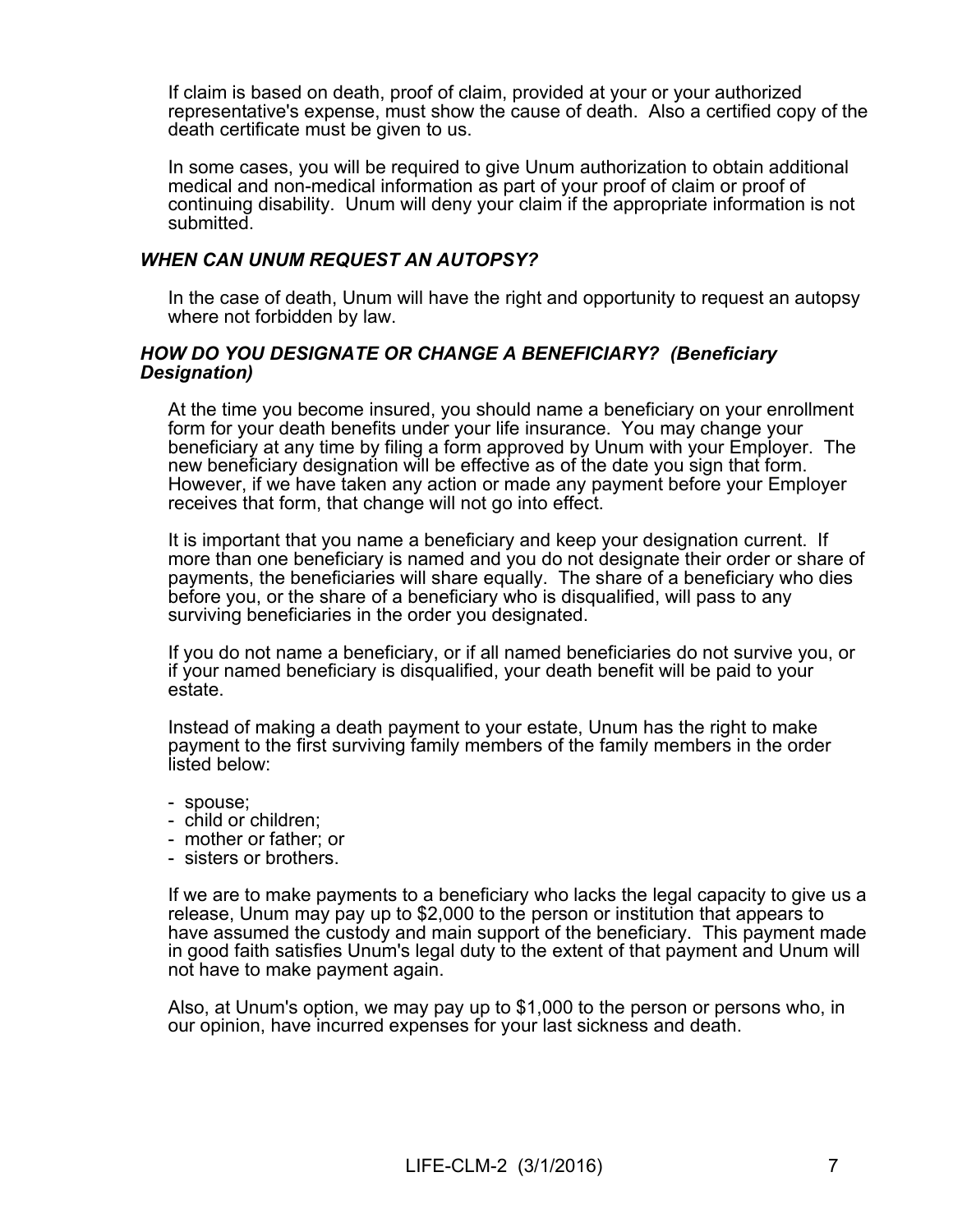In addition, if you do not survive your spouse, and dependent life coverage is continued, then your surviving spouse should name a beneficiary according to the requirements specified above for you.

## HOW WILL UNUM MAKE PAYMENTS?

If your or your dependent's life claim is at least \$10,000, Unum will make available to the beneficiary a retained asset account (the Unum Security Account).

Payment for the life claim may be accessed by writing a draft in a single sum or drafts in smaller sums. The funds for the draft or drafts are fully guaranteed by Unum.

If the life claim is less than \$10,000, Unum will pay it in one lump sum to you or your beneficiary.

Also, you or your beneficiary may request the life claim to be paid according to one of Unum's other settlement options. This request must be in writing in order to be paid under Unum's other settlement options.

If you do not survive your spouse, and dependent life coverage is continued, then your surviving spouse's death claim will be paid to your surviving spouse's beneficiary.

All other benefits will be paid to you.

## WHAT HAPPENS IF UNUM OVERPAYS YOUR CLAIM?

Unum has the right to recover any overpayments due to:

- fraud; and
- any error Unum makes in processing a claim.

You must reimburse us in full. We will determine the method by which the repayment is to be made.

Unum will not recover more money than the amount we paid you.

#### WHAT ARE YOUR ASSIGNABILITY RIGHTS FOR THE DEATH BENEFITS UNDER YOUR LIFE INSURANCE? (Assignability Rights)

The rights provided to you by the plan for life insurance are owned by you, unless:

- you have previously assigned these rights to someone else (known as an "assignee"); or
- you assign your rights under the plan(s) to an assignee.

We will recognize an assignee as the owner of the rights assigned only if:

- the assignment is in writing, signed by you, and acceptable to us in form; and
- a signed or certified copy of the written assignment has been received and registered by us at our home office.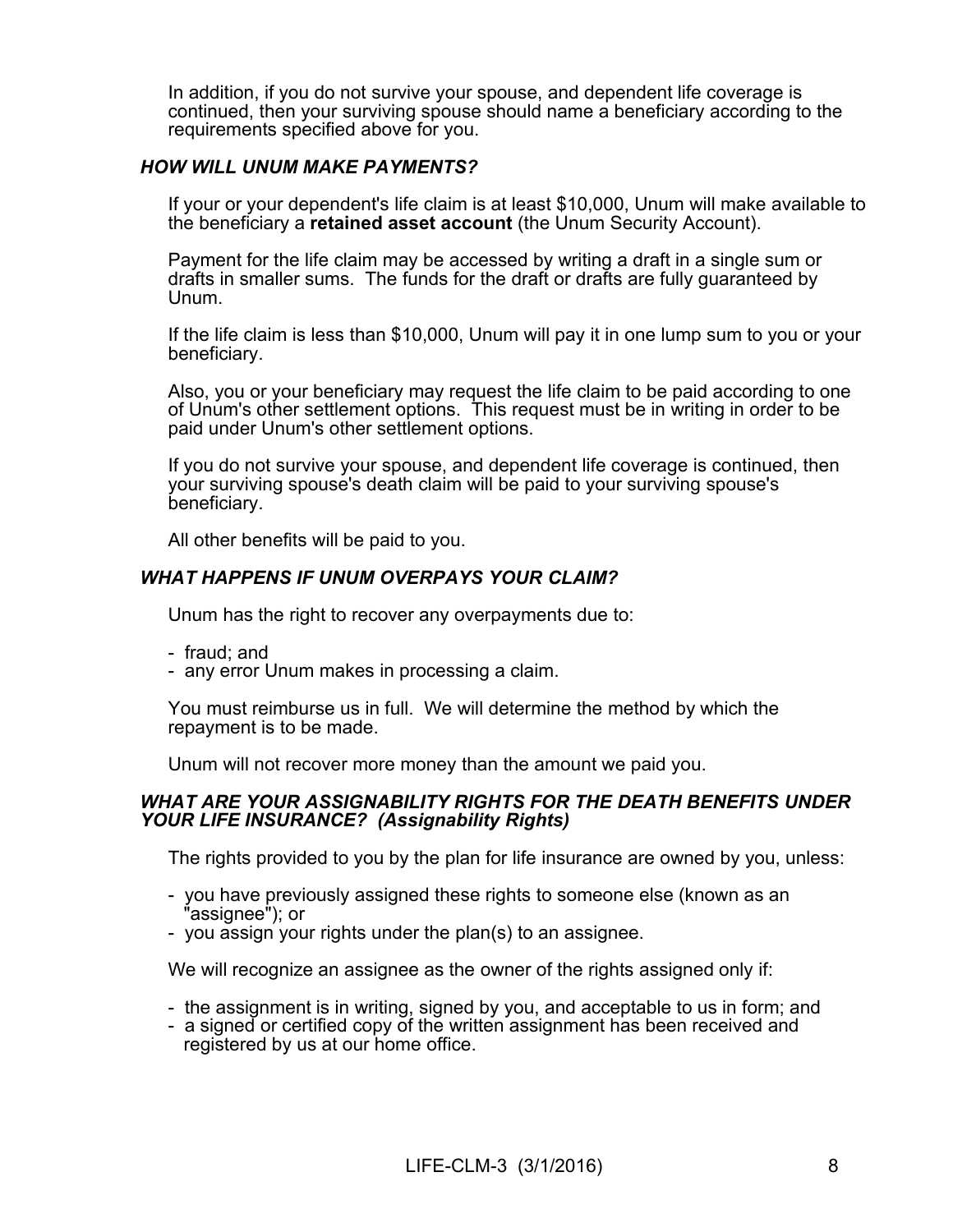We will not be responsible for the legal, tax or other effects of any assignment, or for any action taken under the plan(s') provisions before receiving and registering an assignment.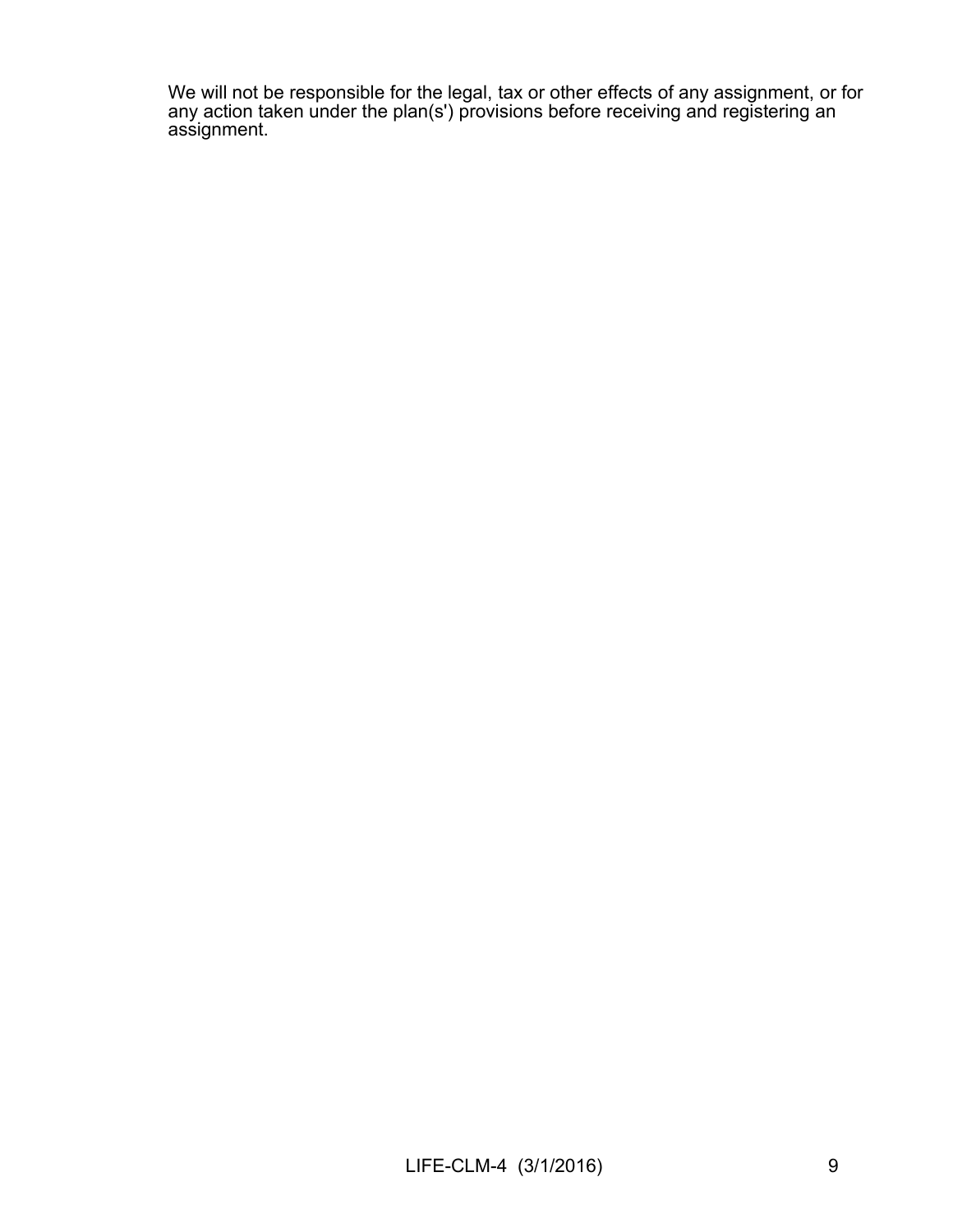# GENERAL PROVISIONS

# WHAT IS THE CERTIFICATE OF COVERAGE?

This certificate of coverage is a written statement prepared by Unum and may include attachments. It tells you:

- the coverage for which you may be entitled; to whom Unum will makea payment; and
- 
- the limitations, exclusions and requirements that apply within a plan.

#### WHEN ARE YOU ELIGIBLE FOR COVERAGE?

If you are working for your Employer in an eligible group, the date you are eligible for coverage is the later of:

- the plan effective date; or
- the day after you complete your waiting period.

#### WHEN DOES YOUR LIFE INSURANCE COVERAGE BEGIN?

This plan provides benefit options that you can choose. When you first become eligible for coverage, you may apply for any benefit option, however, you cannot be covered for more than the maximum benefit available under the plan.

You pay 100% of the cost yourself for any benefit option. You will be covered at 12:01 a.m. on the later of:

- the first of the month coincident with or next following the date you are eligible for coverage, if you apply for insurance on or before that date; or
- the first of the month coincident with or next following the date you apply for insurance, if you apply within 31 days after your eligibility date.

#### WHEN CAN YOU APPLY FOR LIFE INSURANCE COVERAGE IF YOU APPLY MORE THAN 31 DAYS AFTER YOUR ELIGIBILITY DATE?

You can apply for coverage at anytime during the plan year. Evidence of insurability is required for any amount of insurance.

Coverage will begin at 12:01 a.m. on the first of the month coincident with or next following the date Unum approves your evidence of insurability form.

#### WHEN CAN YOU CHANGE YOUR LIFE INSURANCE COVERAGE?

You can change your coverage by applying for additional benefit options during an annual enrollment period. You can increase your coverage any number of benefit options up to the maximum benefit available under the plan.

Unum and your Employer determine when the annual enrollment period begins and ends. A change in coverage that is made during an annual enrollment period will begin at 12:01 a.m. on the first day of the next plan year.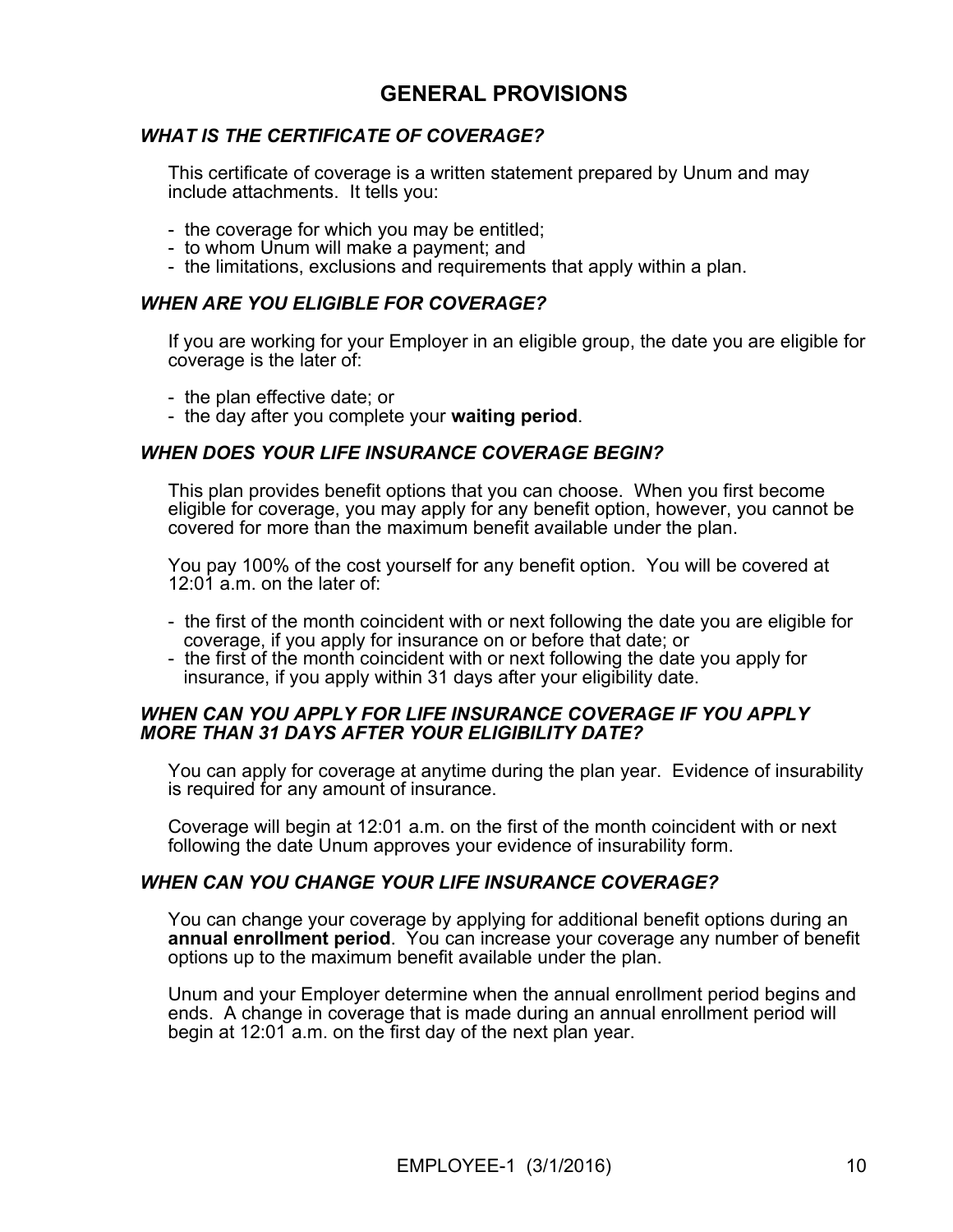In addition, you can decrease your coverage any number of benefit options during an annual enrollment period. Any decrease in coverage will take effect immediately but will not affect a **payable claim** that occurs prior to the decrease.

#### WHAT IF YOU ARE ABSENT FROM WORK ON THE DATE YOUR COVERAGE WOULD NORMALLY BEGIN?

If you are absent from work due to injury, sickness, temporary layoff or leave of absence, your coverage will begin on the first of the month coincident with or next following the date you return to active employment.

#### ONCE YOUR COVERAGE BEGINS, WHAT HAPPENS IF YOU ARE NOT WORKING DUE TO INJURY OR SICKNESS?

If you are not working due to injury or sickness, and if premium is paid, you may continue to be covered up to your retirement date.

#### ONCE YOUR COVERAGE BEGINS, WHAT HAPPENS IF YOU ARE TEMPORARILY NOT WORKING?

If you are on a temporary layoff, and if premium is paid, you will be covered through the end of the month that immediately follows the month in which your temporary layoff begins.

If you are on a leave of absence, and if premium is paid, you will be covered for up to 12 months following the date your leave of absence begins.

#### WHEN WILL CHANGES TO YOUR COVERAGE TAKE EFFECT?

Once your coverage begins, any increased or additional coverage due to a change in your annual earnings or due to a plan change requested by your Employer will take effect on the first of the month coincident with or next following the date the change occurs or on the first of the month coincident with or next following the date Unum approves your evidence of insurability form, if evidence of insurability is required. You must be in active employment or on a covered layoffor leave of absence.

If you are not in active employment due to injury or sickness, any increased or additional coverage due to a change in your annual earnings or due to a plan change will begin on the first of the month coincident with or next following the date you return to active employment.

Any decrease in coverage will take effect immediately but will not affect a payable claim that occurs prior to the decrease.

#### WHEN DOES YOUR COVERAGE END?

Your coverage under the Summary of Benefits or a plan ends on the earliest of:

- the date the Summary of Benefits or a plan is cancelled;<br>- the date you no longer are in an eligible group;
- 
- the date your eligible group is no longer covered;
- the last day of the period for which you made any required contributions; or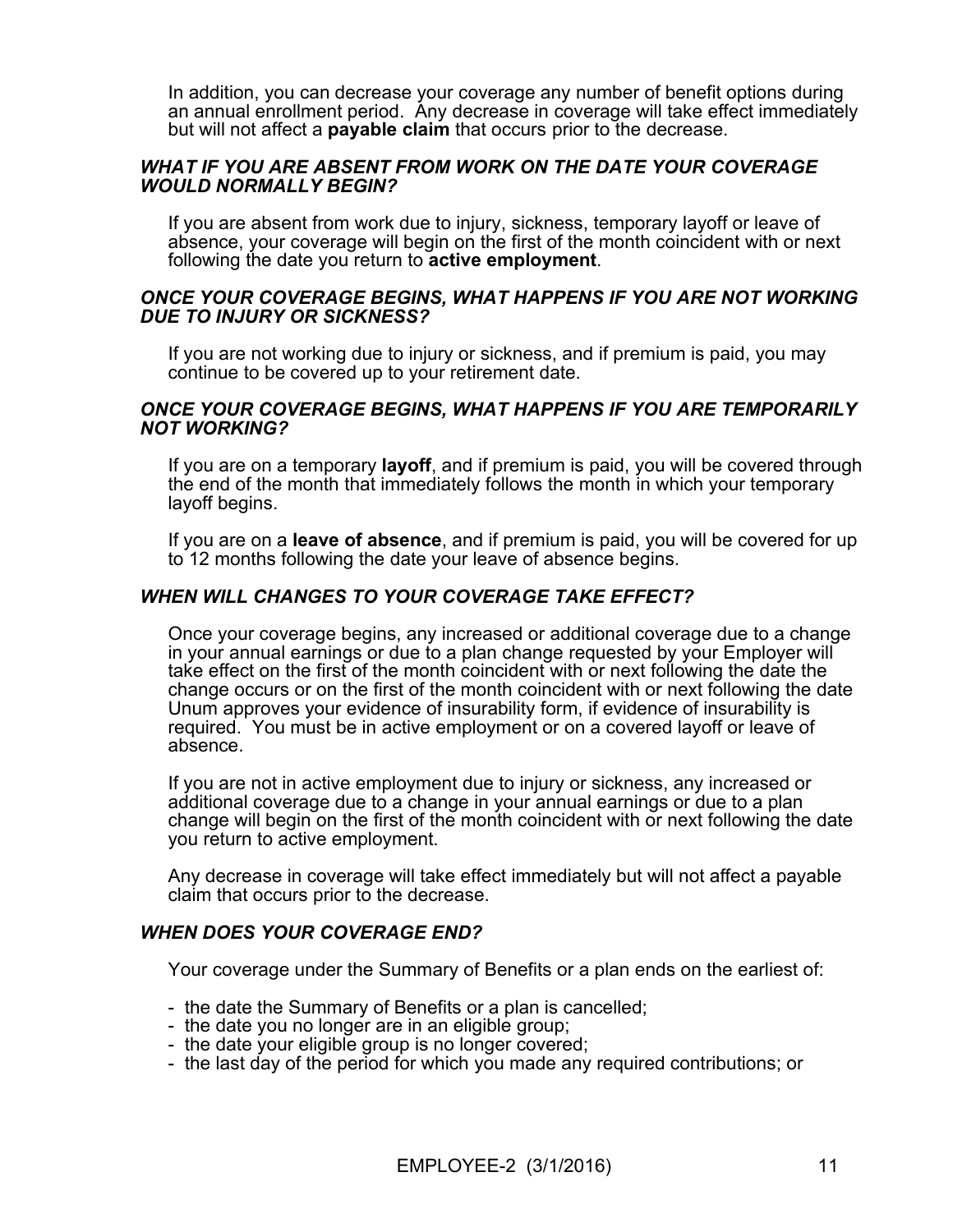- the last day you are in active employment unless continued due to a covered layoff or leave of absence or due to an injury or sickness, as described in this certificate of coverage.

Unum will provide coverage fora payable claim which occurs while you are covered under the Summary of Benefits or plan.

# WHEN ARE YOU ELIGIBLE TO ELECT DEPENDENT COVERAGE?

If you elect coverage for yourself or are insured under the plan, you are eligible to elect dependent coverage for your dependent children only.

### WHEN ARE YOUR DEPENDENTS ELIGIBLE FOR COVERAGE?

The date your dependents are eligible for coverage is the later of:

- the date your insurance begins; or
- the date you first acquire a dependent.

## WHAT DEPENDENTS ARE ELIGIBLE FOR COVERAGE?

The following dependents are eligible for coverage under the plan:

- Your unmarried children from live birth but less than age 19. Stillborn children are not eligible for coverage.
- Your unmarried dependent children age 19 or over but under age 26 also are eligible if they are full-time students at an accredited school.
- Your unmarried handicapped dependent children age 26 or over who became handicapped prior to the child's attainment of age 26.

Unum must receive proof within 31 days of the date the child is eligible for coverage under this Summary of Benefits, and as required during the first two years. After the first two years, Unum will ask for proof when needed, but not more than once a year.

Children include your own natural offspring, lawfully adopted children and stepchildren. They also include foster children and other children who are dependent on you for main support and living with you in a regular parent-child relationship. A child will be considered adopted on the date of placement in your home.

No dependent child may be covered by more than one employee in the plan.

No dependent child can be covered as both an employee and a dependent.

#### WHEN DOES YOUR DEPENDENT LIFE INSURANCE COVERAGE BEGIN?

This plan provides coverage for your dependent child(ren). When your dependent child(ren) first become eligible for coverage, you may apply for:

dependent child(ren) coverage.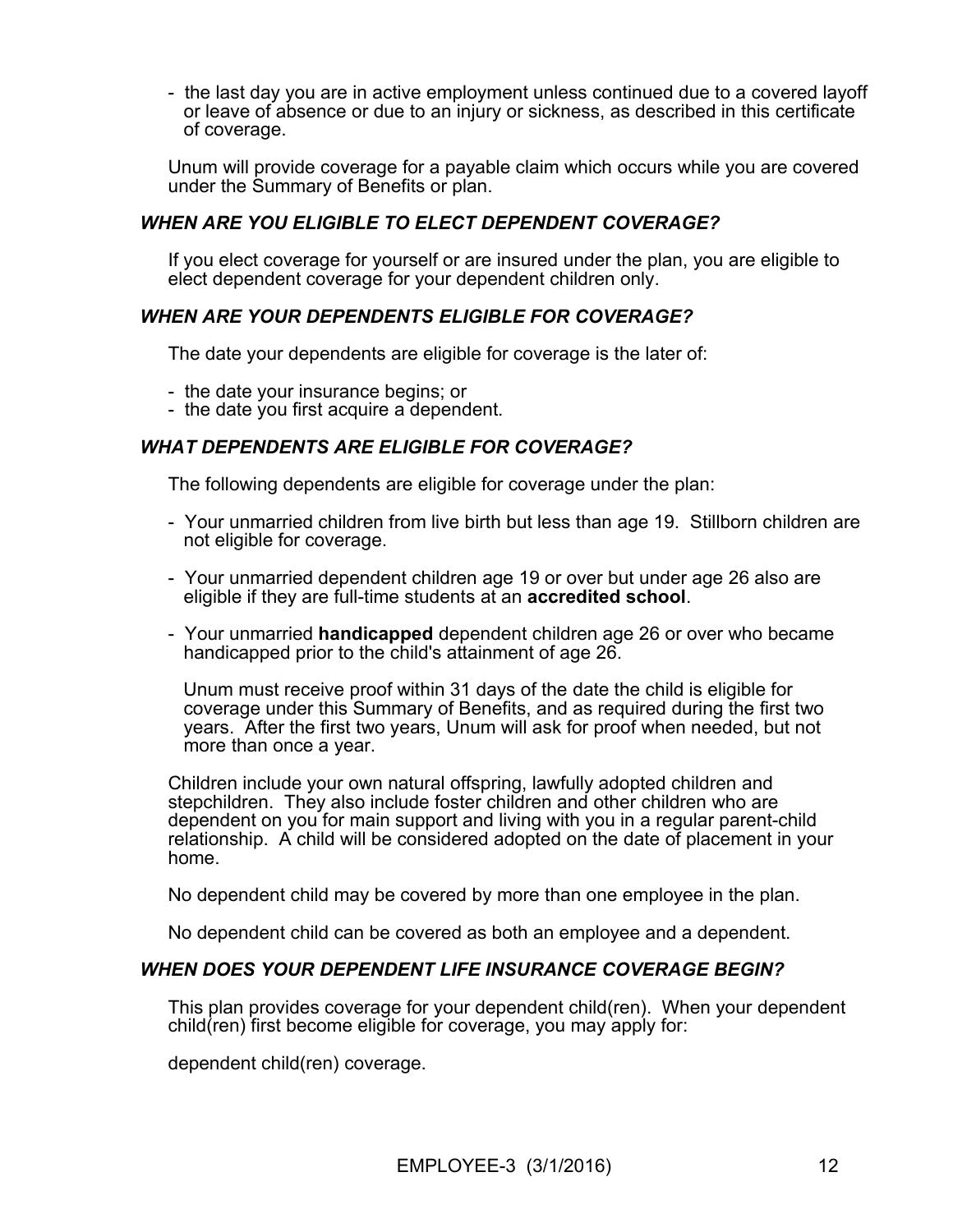You pay 100% of the cost yourself for dependent child(ren) coverage. Your dependent child(ren) will be covered at 12:01 a.m. on the later of:

- the first of the month coincident with or next following the date your dependent child(ren) are eligible for coverage, if you apply for dependent child(ren) insurance on or before that date; or
- the first of the month coincident with or next following the date you apply for dependent child(ren) insurance, if you apply for dependent child insurance within 31 days after your dependent child(ren)'s eligibility date.

#### All Spouses who were enrolled in coverage from January 1, 2015 through February 29, 2016 of Full-Time Employees (Closed Group)

You pay 100% of the cost of your dependent spouse coverage. Your dependent spouse's coverage began at 12:01 a.m. on the date on file with Unum and your Employer.

#### WHEN CAN YOU APPLY FOR DEPENDENT LIFE INSURANCE COVERAGE IF YOU APPLY MORE THAN 31 DAYS AFTER YOUR DEPENDENT'S ELIGIBILITY DATE?

You can apply for dependent child(ren) coverage anytime during the plan year.<br>Evidence of insurability is required for any amount of dependent child(ren) life insurance.

Dependent child(ren) coverage will begin at 12:01 a.m. on the first of the month coincident with or next following the date Unum approves your dependent child(ren)'s evidence of insurability form.

#### WHAT IF YOUR DEPENDENT IS TOTALLY DISABLED ON THE DATE YOUR DEPENDENT'S COVERAGE WOULD NORMALLY BEGIN?

If your eligible dependent is totally disabled, your dependent's coverage will begin on the first of the month coincident with or next following the date your eligible dependent no longer is totally disabled. This provision does not apply to a newborn child while dependent insurance is in effect.

#### WHEN WILL CHANGES TO YOUR DEPENDENT'S COVERAGE TAKE EFFECT?

Once your dependent's coverage begins, any increased or additional dependent coverage due to a plan change requested by your Employer will take effect on the first of the month coincident with or next following the date the change occurs or on the first of the month coincident with or next following the date Unum approves your dependent's evidence of insurability form, if evidence of insurability is required, provided your dependent is not totally disabled. You must be in active employment or on a covered layoff or leave of absence.

If you are not in active employment due to injury or sickness, any increased or additional dependent coverage due to a plan change will begin on the first of the month coincident with or next following the date you return to active employment.

If your dependent is totally disabled, any increased or additional dependent coverage will begin on the first of the month coincident with or next following the date your dependent is no longer totally disabled.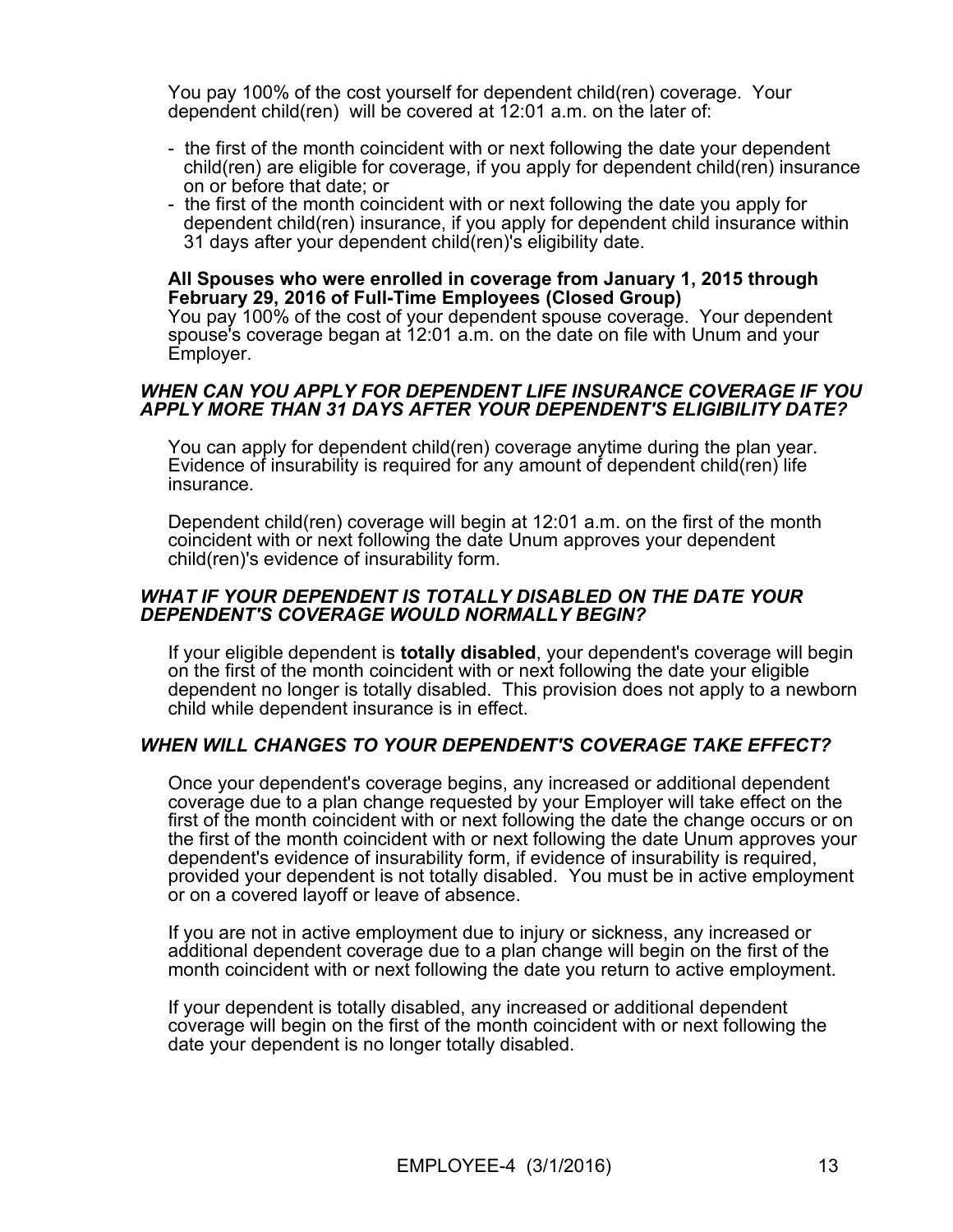Any decreased coverage will take effect immediately but will not affect a payable claim that occurs prior to the decrease.

# WHEN DOES YOUR DEPENDENT'S COVERAGE END?

Your dependent's coverage under the Summary of Benefits or a plan ends on the earliest of:

- the date the Summary of Benefits or a plan is cancelled;<br>- the date you no longer are in an eligible group;
- 
- the date your eligible group is no longer covered;
- 
- the date of your death;<br>- the last day of the period for which you made any required contributions; or
- the last day you are in active employment unless continued due to a covered layoff or leave of absence or due to an injury or sickness, as described in this certificate of coverage.

Coverage for any one dependent will end on the earliest of:

- 
- the date your coverage under a plan ends;<br>- the date your dependent ceases to be an eligible dependent;<br>- for a spouse, the date of divorce or annulment.
- 

Unum will provide coverage fora payable claim which occurs while your dependents are covered under the Summary of Benefits or plan.

#### WILL COVERAGE CONTINUE FOR A HANDICAPPED CHILD INSURED UNDER THE PLAN WHO IS AGE 26 OR OVER?

Coverage will continue for a child age 26 or over who is handicapped, provided:

- the child is currently insured under the plan; and
- the child is unmarried; and
- you are the main source of support and maintenance.

Unum must receive proof within 31 days of the date the child attains 26 and as required during the first two years. After the first two years, Unum will ask for proof when needed, but not more than once a year.

#### WHAT ARE THE TIME LIMITS FOR LEGAL PROCEEDINGS?

You or your authorized representative can start legal action regarding a claim 60 days after proof of claim has been given and up to 3 years from the time proof of claim is required, unless otherwise provided under federal law.

#### HOW CAN STATEMENTS MADE IN YOUR APPLICATION FOR THIS COVERAGE BE USED?

Unum considers any statements you or your Employer make in a signed application for coverage or an evidence of insurability form a representation and not a warranty. If any of the statements you or your Employer make are not complete and/or not true at the time they are made, we can:

- reduce or deny any claim; or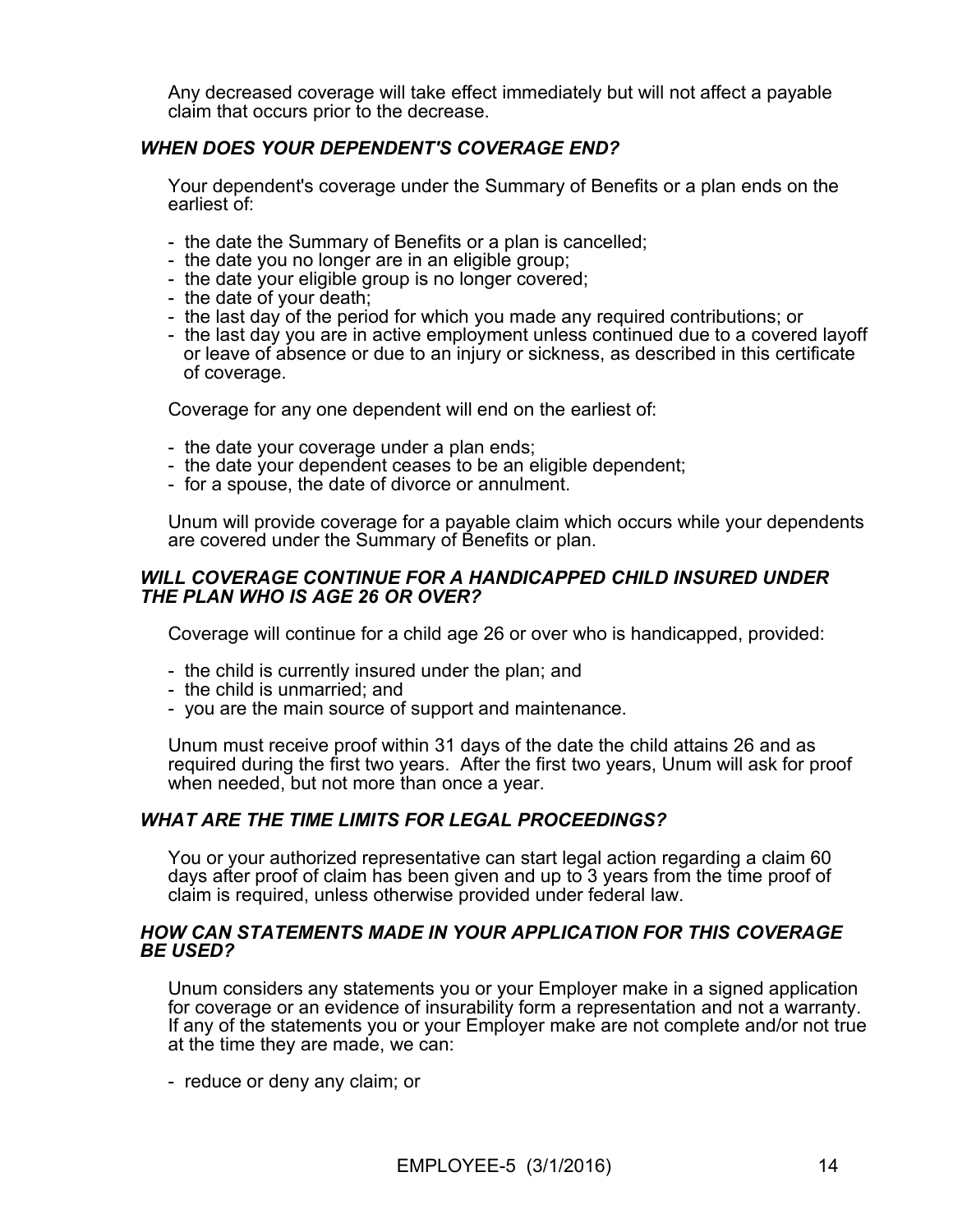- cancel your coverage from the original effective date.

We will use only statements made in a signed application or an evidence of insurability form as a basis for doing this.

Except in the case of fraud, Unum can take action only in the first 2 years coverage is in force.

If the Employer gives us information about you that is incorrect,we will:

- use the facts to decide whether you have coverage under the plan and in what amounts; and
- make a fair adjustment of the premium.

## HOW WILL UNUM HANDLE INSURANCE FRAUD?

Unum wants to ensure you and your Employer do not incur additional insurance costs as a result of the undermining effects of insurance fraud. Unum promises to focus on all means necessary to support fraud detection, investigation, and prosecution.

It is a crime if you knowingly, and with intent to injure, defraud or deceive Unum, or provide any information, including filing a claim, that contains any false, incomplete or misleading information. These actions, as well as submission of materially false information, will result in denial of your claim, and are subject to prosecution and punishment to the full extent under state and/or federal law. Unum will pursue all appropriate legal remedies in the event of insurance fraud.

#### DOES THE SUMMARY OF BENEFITS REPLACE OR AFFECT ANY WORKERS' COMPENSATION OR STATE DISABILITY INSURANCE?

The Summary of Benefits does not replace or affect the requirements for coverage by any workers' compensation or state disability insurance.

#### DOES YOUR EMPLOYER ACT AS YOUR AGENT OR UNUM'S AGENT?

For the purposes of the Summary of Benefits, your Employer acts on its own behalf or as your agent. Under no circumstances will your Employer be deemed the agent of Unum.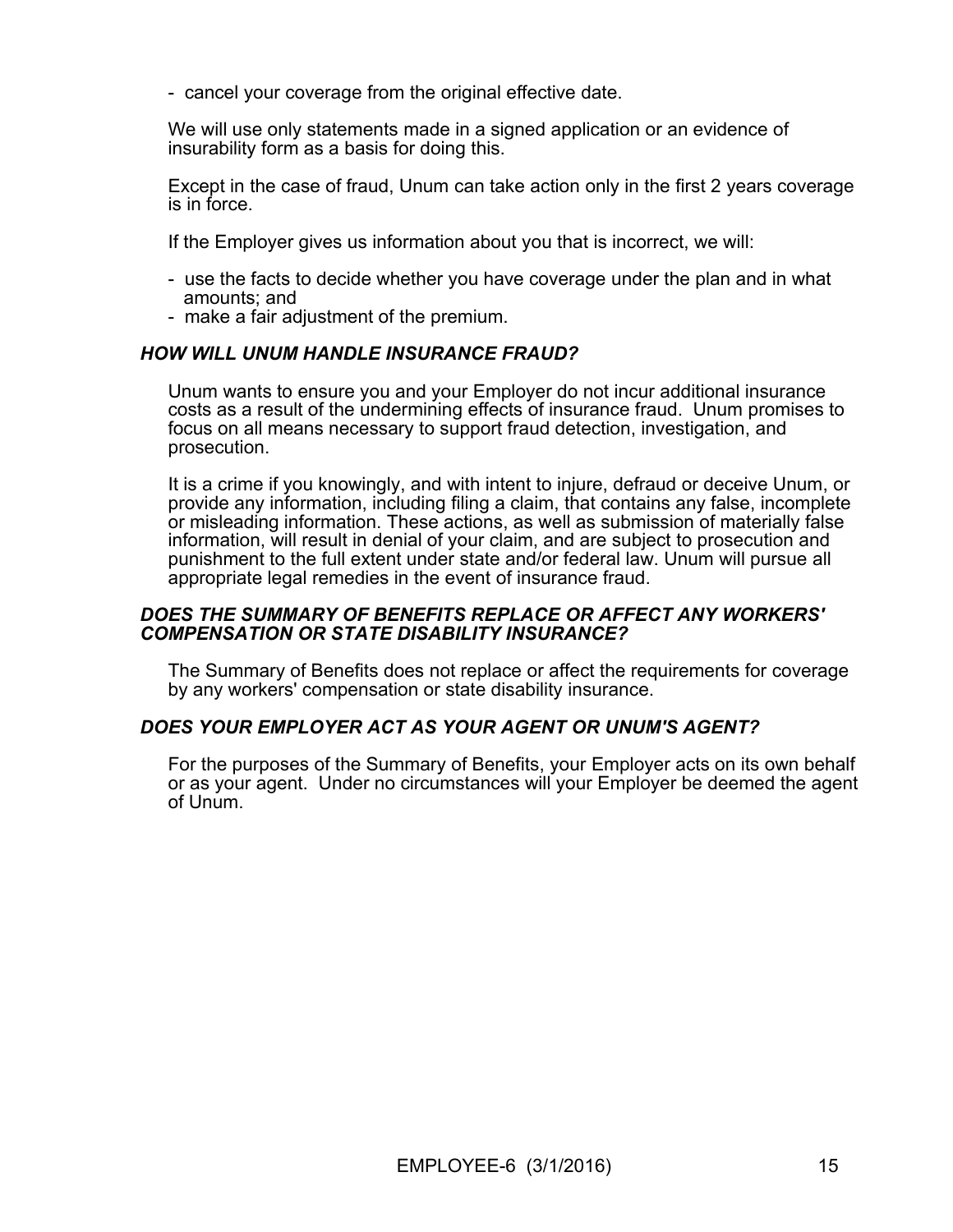# LIFE INSURANCE

# BENEFIT INFORMATION

# WHEN WILL YOUR BENEFICIARY RECEIVE PAYMENT?

Your beneficiary(ies) will receive payment when Unum approves your death claim.

## WHAT DOCUMENTS ARE REQUIRED FOR PROOF OF DEATH?

Unum will require a certified copy of the death certificate, enrollment documents and a Notice and Proof of Claim form.

#### HOW MUCH WILL UNUM PAY YOU IF UNUM APPROVES YOUR DEPENDENT'S DEATH CLAIM?

Unum will determine the payment according to the amount of insurance shown in the LIFE INSURANCE "BENEFITS AT A GLANCE" page.

#### HOW MUCH WILL UNUM PAY YOUR BENEFICIARY IF UNUM APPROVES YOUR DEATH CLAIM?

Unum will determine the payment according to the amount of insurance shown in the LIFE INSURANCE "BENEFITS AT A GLANCE" page.

## WHAT ARE YOUR ANNUAL EARNINGS?

"Annual Earnings" means your gross annual income from your Employer, not including shift differential, in effect just prior to the date of loss. It includes your total income before taxes. It is prior to any deductions made for pre-tax contributions to a qualified deferred compensation plan, Section 125 plan or flexible spending account. It does not include income received from commissions, bonuses, overtime pay or any other extra compensation or income received from sources other than your Employer.

#### WHAT WILL WE USE FOR ANNUAL EARNINGS IF YOU BECOME DISABLED DURING A COVERED LAYOFF OR LEAVE OF ABSENCE?

If you become disabled while you are on a covered layoff or leave of absence, we will use your annual earnings from your Employer in effect just prior to the date your absence began.

#### WHAT HAPPENS TO YOUR LIFE INSURANCE COVERAGE IF YOU BECOME DISABLED?

Your life insurance coverage may be continued for a specific time and your life insurance premium will be waived if you qualify as described below.

## HOW LONG MUST YOU BE DISABLED BEFORE YOU ARE ELIGIBLE TO HAVE LIFE PREMIUMS WAIVED?

You must be disabled through your elimination period.

Your elimination period is 180 days.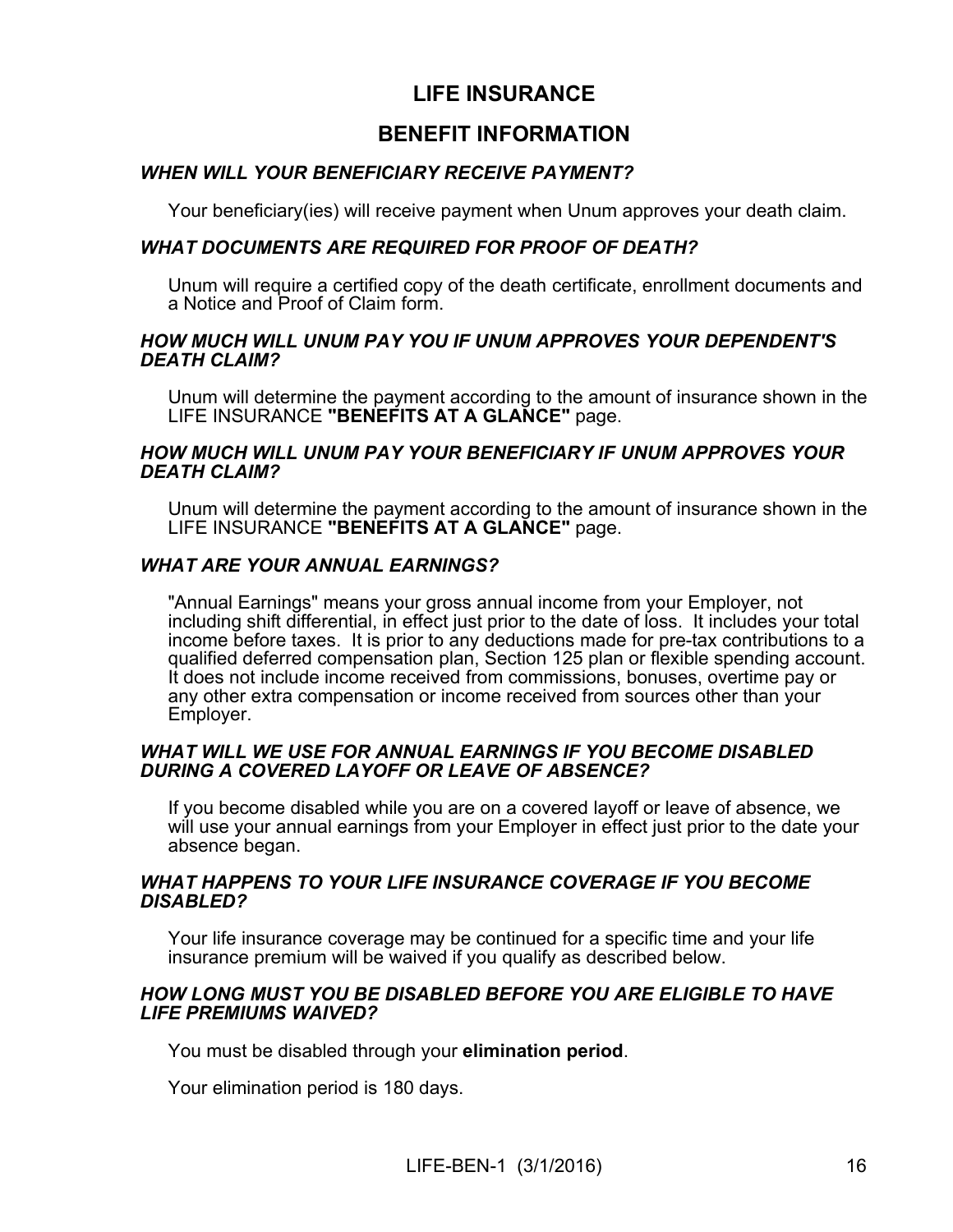# WHEN WILL YOUR LIFE INSURANCE PREMIUM WAIVER BEGIN?

Your life insurance premium waiver will begin when we approve your claim, if the elimination period has ended and you meet the following conditions. Your Employer may continue premium payments until Unum notifies your Employer of the date your life insurance premium waiver begins.

Your life insurance premium will be waived if you meet these conditions:

- you are less than 60 and insured under the plan.
- 
- you become disabled and remain disabled during the elimination period. you meet the notice and proof of claim requirements for disability while your life insurance is in effect or within three months after it ends.
- your claim is approved by Unum.

After we approve your claim, Unum does not require further premium payments for you while you remain disabled according to the terms and provisions of the plan.

Your life insurance amount will not increase while your life insurance premiums are being waived. Your life insurance amount will reduce or cease at any time it would reduce or cease if you had not been disabled.

## WHEN WILL YOUR LIFE INSURANCE PREMIUM WAIVER END?

The life insurance premium waiver will automatically end if:

- you recover and you no longer are disabled;
- you fail to give us proper proof that you remain disabled;
- you refuse to have an examination by <sup>a</sup> physician chosen by Unum; you reach age 70; or
- 
- premium has been waived for 12 months and you are considered to reside outside the United States or Canada. You will be considered to reside outside the United States or Canada when you have been outside these countries for a total period of 6 months or more during any 12 consecutive months for which premium has been waived.

#### HOW DOES UNUM DEFINE DISABILITY?

You are disabled when Unum determines that:

- during the elimination period, you are not working in any occupation due to your injury or sickness; and
- after the elimination period, due to the same injury or sickness, you are unable to perform the duties of any gainful occupation for which you are reasonably fitted by training, education or experience.

You must be under the regular care of a physician in order to be considered disabled.

The loss of a professional or occupational license or certification does not, in itself, constitute disability.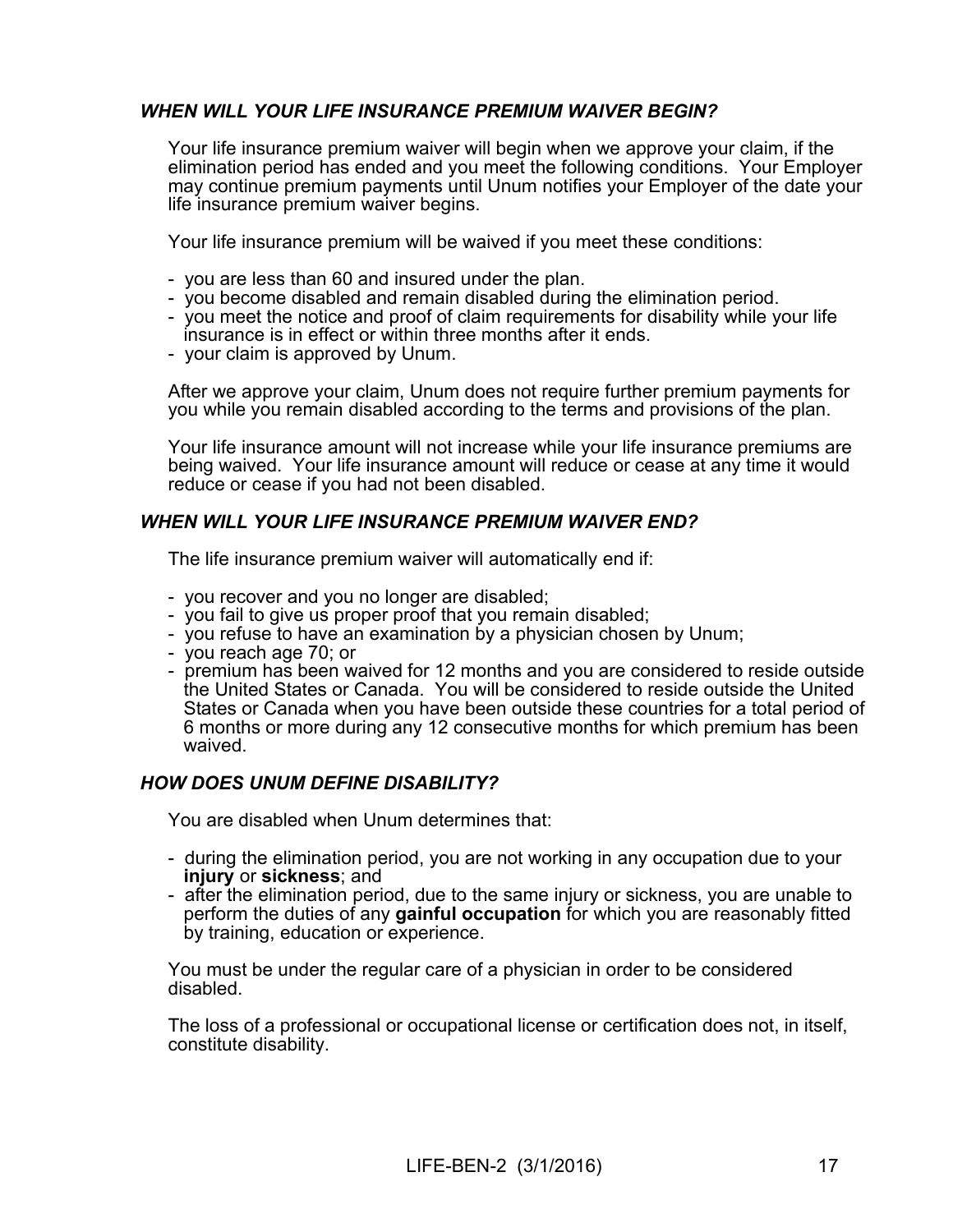We may require you to be examined by a physician, other medical practitioner or vocational expert of our choice. Unum will pay for this examination. We can require an examination as often as it is reasonable to do so. We may also require you to be interviewed by an authorized Unum Representative.

## APPLYING FOR LIFE INSURANCE PREMIUM WAIVER

Ask your Employer for a life insurance premium waiver claim form.

The form has instructions on how to complete and where to send the claim.

#### WHAT INSURANCE IS AVAILABLE WHILE YOU ARE SATISFYING THE DISABILITY REQUIREMENTS? (See Conversion Privilege)

You may use this life conversion privilege when your life insurance terminates while you are satisfying the disability requirements. Please refer to the conversion privilege below. You are not eligible to apply for this life conversion if you return to work and, again, become covered under the plan.

If an individual life insurance policy is issued to you, any benefit for your death under this plan will be paid only if the individual policy is returned for surrender to Unum. Unum will refund all premiums paid for the individual policy.

The amount of your death benefit will be paid to your named beneficiary for the plan. If, however, you named a different beneficiary for the individual policy and the policy is returned to Unum for surrender, that different beneficiary will not be paid.

If you want to name a different beneficiary for this group plan, you must change your beneficiary as described in the Beneficiary Designation page of this group plan.

#### WHAT INSURANCE IS AVAILABLE WHEN COVERAGE ENDS? (Conversion Privilege)

When coverage ends under the plan, you and your dependents can convert your coverages to individual life policies, without evidence of insurability. The maximum amounts that you can convert are the amounts you and your dependents are insured for under the plan. You may convert a lower amount of life insurance.

You and your dependents must apply for individual life insurance under this life conversion privilege and pay the first premium within 31 days after the date:

- your employment terminates; or
- you or your dependents no longer are eligible to participate in the coverage of the plan.

If you convert to an individual life policy, then return to work, and, again, become insured under the plan, you are not eligible to convert to an individual life policy again. However, you do not need to surrender that individual life policy when you return to work.

Converted insurance may be of any type of the level premium whole life plans then in use by Unum. The person may elect one year of Preliminary Term insurance under the level premium whole life policy. The individual policy will not contain disability or other extra benefits.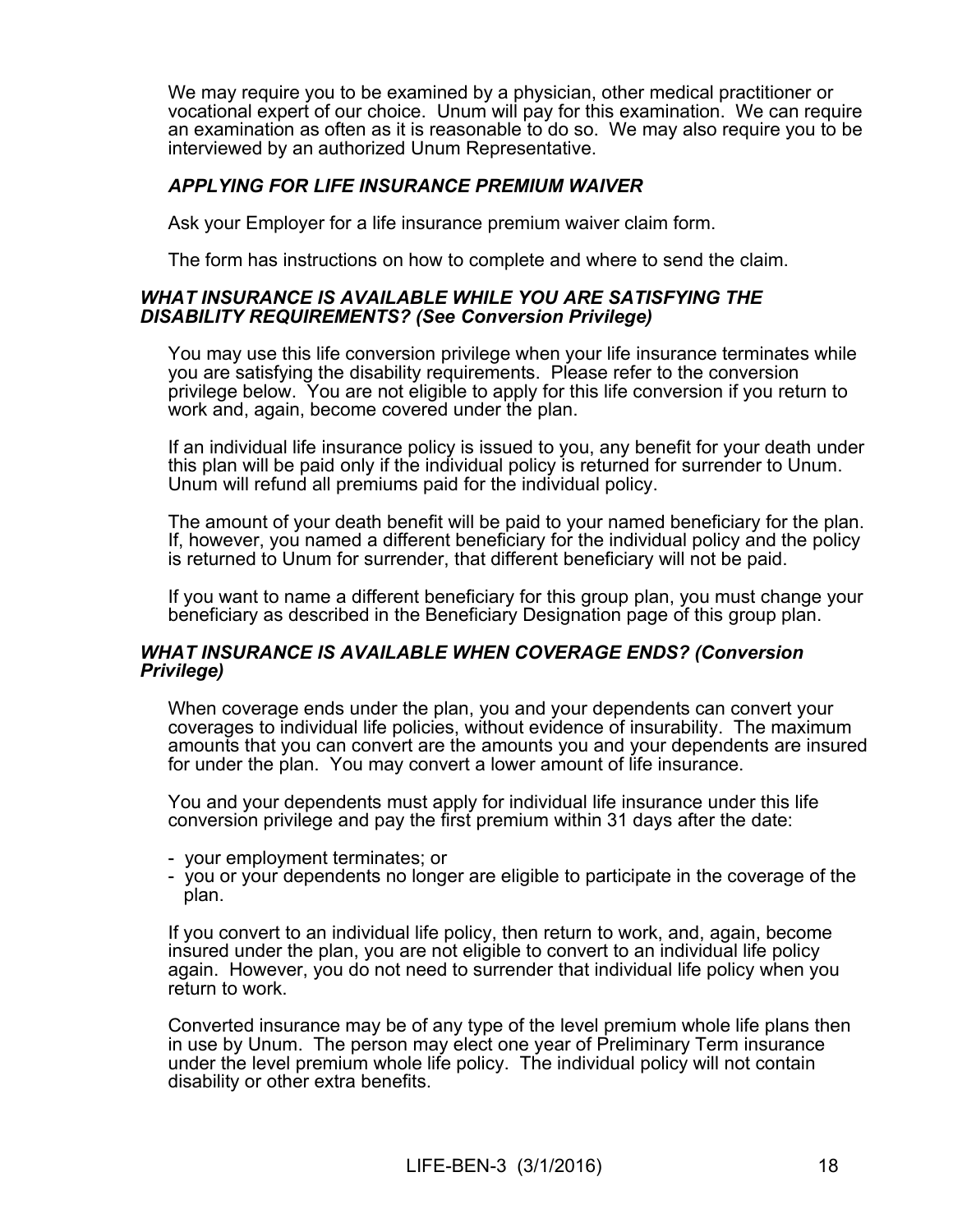#### WHAT LIMITED CONVERSION IS AVAILABLE IF THE SUMMARY OF BENEFITS OR THE PLAN IS CANCELLED? (Conversion Privilege)

You and your dependents may convert a limited amount of life insurance if you have been insured under your Employer's group plan with Unum for at least five (5) years and the Summary of Benefits or the plan:

- is cancelled with Unum; or
- changes so that you no longer are eligible.

The individual life policy maximum for each of you will be the lesser of:

- \$10,000; or
- your or your dependent's coverage amounts under the plan less any amounts that become available under any other group life plan offered by your Employer within 31 days after the date the Summary of Benefits or the plan is cancelled.

#### **PREMIUMS**

Premiums for the converted insurance will be based on:

- the person's then attained age on the effective date of the individual life policy;
- the type and amount of insurance to be converted;<br>- Unum's customary rates in use at that time; and
- 
- the class of risk to which the person belongs.

If the premium payment has been made, the individual life policy will be effective at the end of the 31 day conversion application period.

# DEATH DURING THE THIRTY-ONE DAY CONVERSION APPLICATION PERIOD

If you or your dependents die within the 31 day conversion application period, Unum will pay the beneficiary(ies) the amount of insurance that could have been converted. This coverage is available whether or not you have applied for an individual life policy under the conversion privilege.

#### APPLYING FOR CONVERSION

Ask your Employer for a conversion application form which includes cost information.

When you complete the application, send it with the first premium amount to:

Unum - Conversion Unit 2211 Congress Street Portland, Maine 04122-1350 1-800-343-5406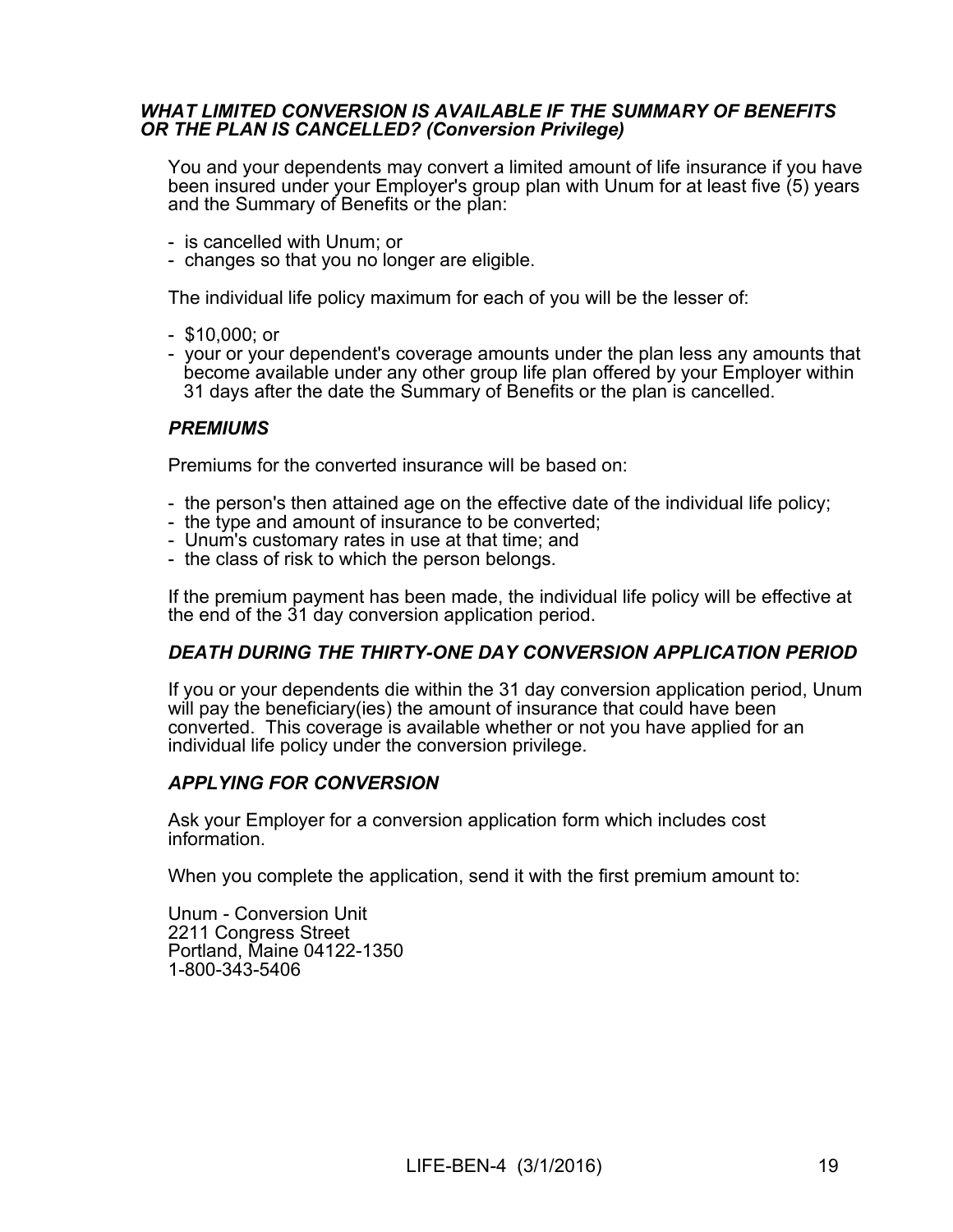#### WILL UNUM ACCELERATE YOUR OR YOUR DEPENDENT'S DEATH BENEFIT FOR THE PLAN IF YOU OR YOUR DEPENDENT BECOMES TERMINALLY ILL? (Accelerated Benefit)

If you or your dependent becomes terminally ill while you or your dependent is insured by the plan, Unum will pay you a portion of your or your dependent's life insurance benefit one time. The payment will be based on 75% of your or your dependent's life insurance amount. However, the one-time benefit paid will not be greater than \$100,000.

Your or your dependent's right to exercise this option and to receive payment is subject to the following:

- you or your dependent requests this election, in writing, on a form acceptable to Unum;<br>- you or your dependent must be terminally ill at the time of payment of the
- 
- Accelerated Benefit;<br>- your or your dependent's physician must certify, in writing, that you or your dependent is terminally ill and your or your dependent's life expectancy has been reduced to less than 12 months; and
- the physician's certification must be deemed satisfactory to Unum.

The Accelerated Benefit is available on a voluntary basis. Therefore, you or your dependent is not eligible for benefits if:

- you or your dependent is required by law to use this benefit to meet the claims of creditors, whether in bankruptcy or otherwise; or
- you or your dependent is required by a government agency to use this benefit in order to apply for, get, or otherwise keep a government benefit or entitlement.

Premium payments must continue to be paid on the full amount of life insurance unless you qualify to have your life premium waived.

Also, premium payments must continue to be paid on the full amount of your dependent's life insurance.

If you have assigned your rights under the plan to an assignee or made an irrevocable beneficiary designation, Unum must receive consent, in writing, that the assignee or irrevocable beneficiary has agreed to the Accelerated Benefit payment on your behalf in a form acceptable to Unum before benefits are payable.

An election to receive an Accelerated Benefit will have the following effect on other benefits:

- the death benefit payable will be reduced by any amount of Accelerated Benefit that has been paid; and
- any amount of life insurance that would be continued under a disability continuation provision or that may be available under the conversion privilege will be reduced by the amount of the Accelerated Benefit paid. The remaining life insurance amount will be paid according to the terms of the Summary of Benefits subject to any reduction and termination provisions.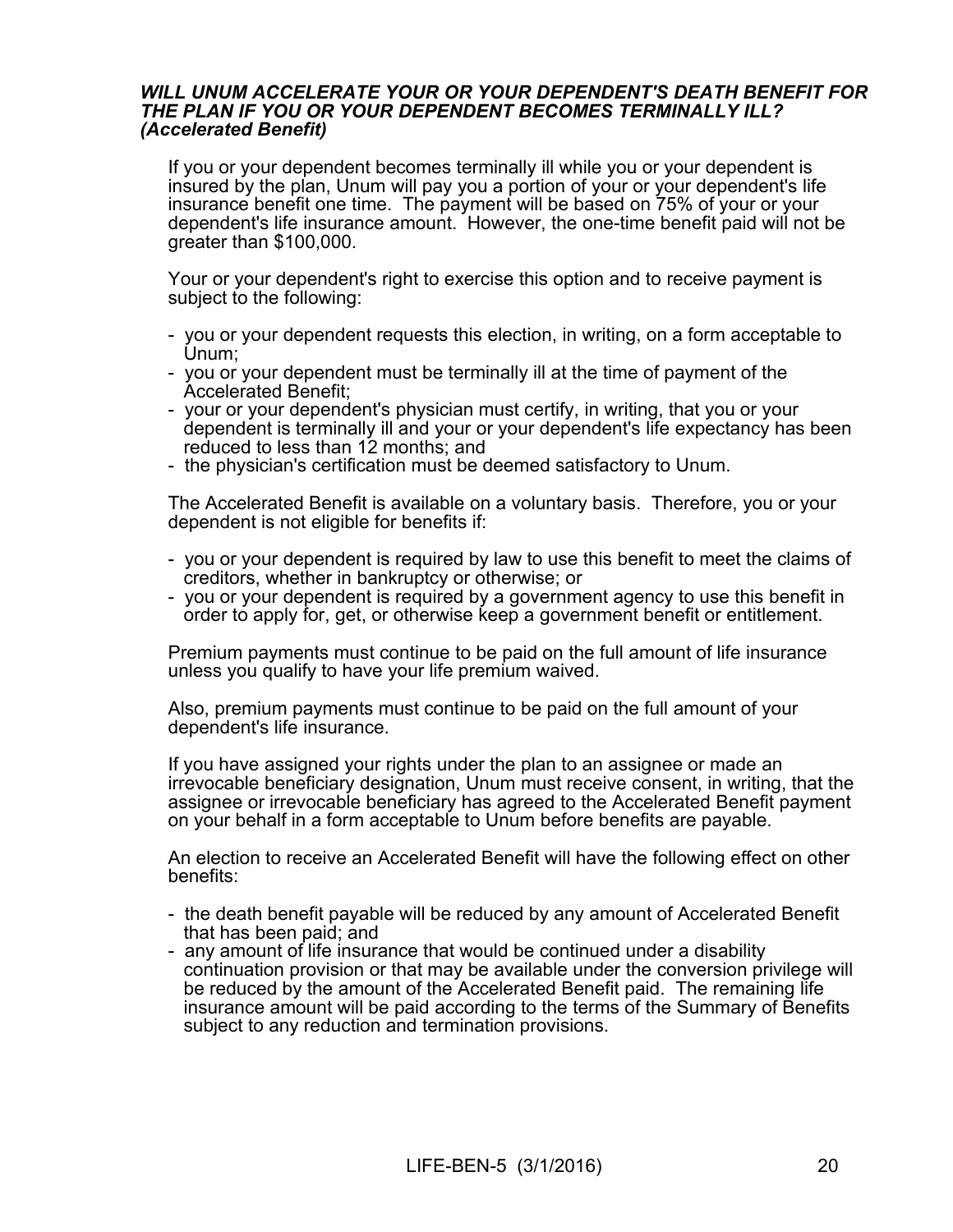Benefits paid may be taxable. Unum is not responsible for any tax or other effects of any benefit paid. As with all tax matters, you or your dependent should consult your personal tax advisor to assess the impact of this benefit.

## WHAT LOSSES ARE NOT COVERED UNDER YOUR PLAN?

Your plan does not cover any losses where death is caused by, contributed to by, or results from:

- suicide occurring within 24 months after your or your dependent's initial effective date of insurance; and
- suicide occurring within 24 months after the date any increases or additional insurance become effective for you or your dependent.

The suicide exclusion will apply to any amounts of insurance for which you pay all or part of the premium.

The suicide exclusion also will apply to any amount that is subject to evidence of insurability requirements and Unum approves the evidence of insurability form and the amount you or your dependent applied for at that time.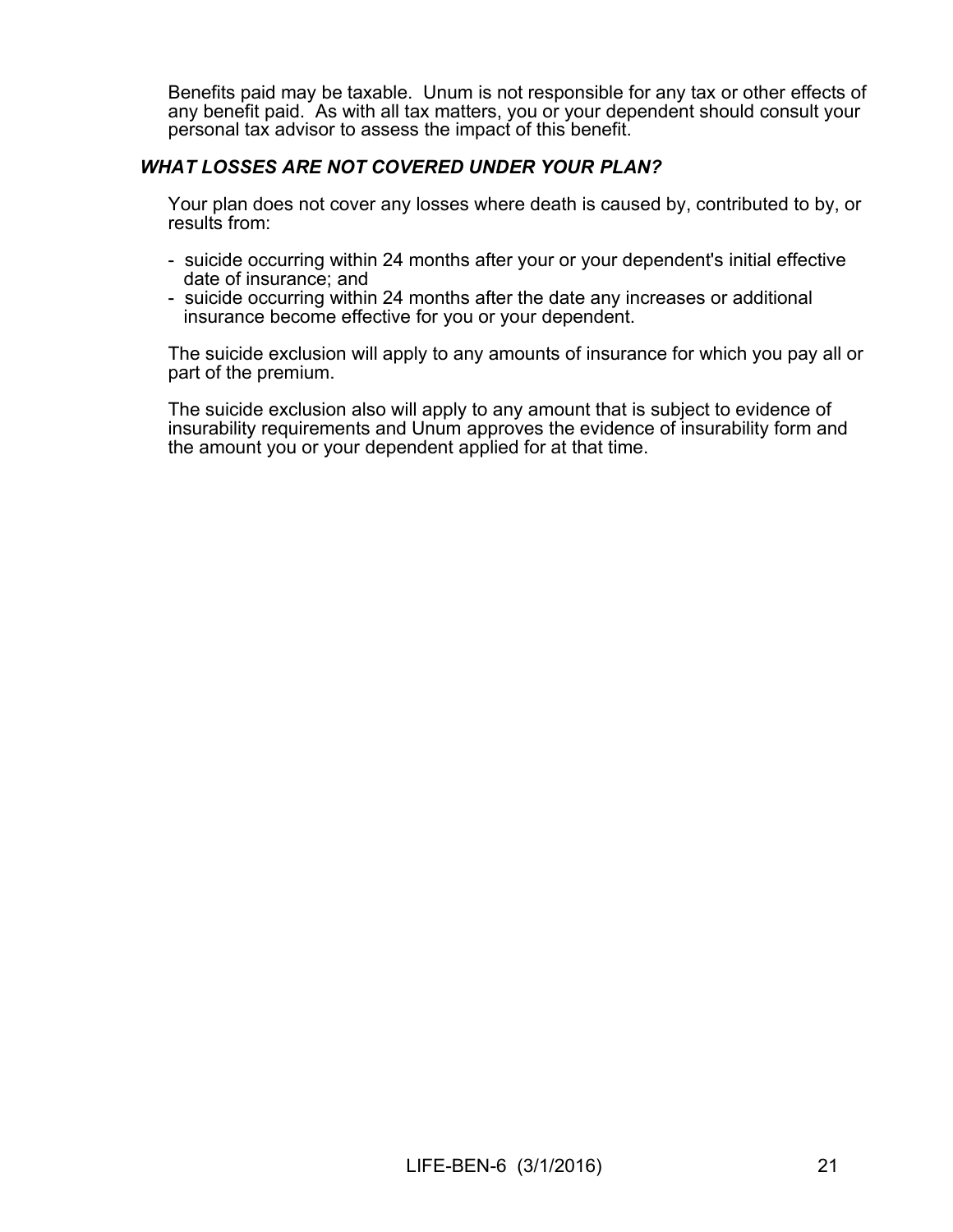# LIFE INSURANCE

# OTHER BENEFIT FEATURES

#### WHAT COVERAGE IS AVAILABLE IF YOU END EMPLOYMENT OR YOU WORK REDUCED HOURS? (Portability)

If your employment ends with or you retire from your Employer or you are working less than the minimum number of hours as described under Eligible Groups in this plan, you may elect portable coverage for yourself and your dependents.

In case of your death, your insured dependents also may elect portable coverage for themselves. However, children cannot become insured for portable coverage unless the spouse also becomes insured for portable coverage.

# PORTABLE INSURANCE COVERAGE AND AMOUNTS AVAILABLE

The portable insurance coverage will be the current coverage and amounts that you and your dependents are insured for under your Employer's group plan.

However, the amount of portable coverage for you will not be more than:

- the highest amount of life insurance available for employees under the plan; or
- 5x your annual earnings; or
- \$750,000 from all Unum group life and accidental death and dismemberment plans combined,

whichever is less.

The amount of ported life insurance must be equal to or greater than the amount of ported accidental death and dismemberment insurance.

The amount of portable coverage for your spouse will not be more than:

- the highest amount of life insurance available for spouses under the plan; or
- 100% of your amount of portable coverage; or
- \$750,000 from all Unum group life and accidental death and dismemberment plans combined,

whichever is less.

The amount of ported life insurance must be equal to or greater than the amount of ported accidental death and dismemberment insurance.

The amount of portable coverage for a child will not be more than:

- the highest amount of life insurance available for children under the plan; or
- 100% of your amount of portable coverage; or
- $-$  \$20,000,

whichever is less.

The amount of ported life insurance must be equal to or greater than the amount of ported accidental death and dismemberment insurance.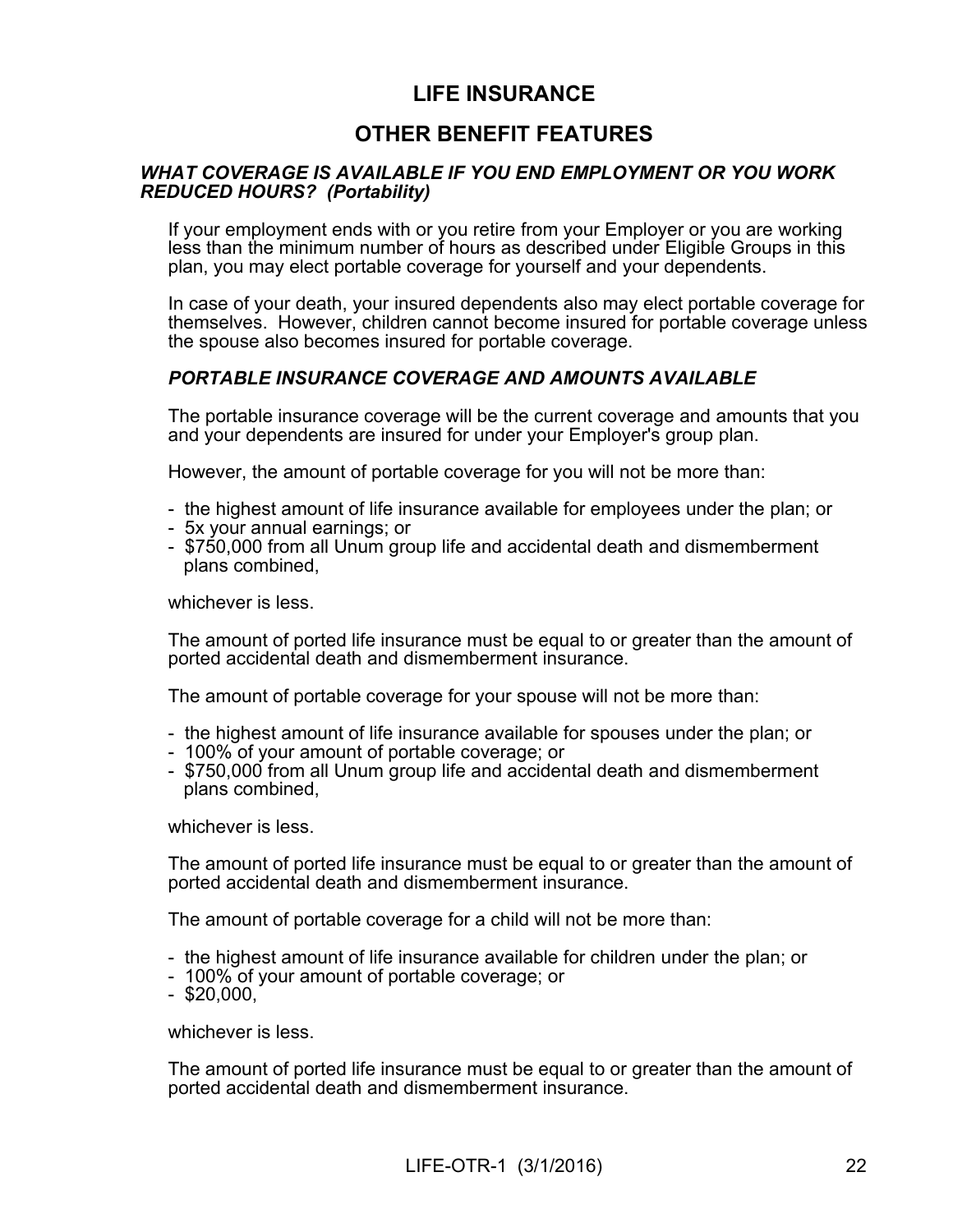The minimum amount of coverage that can be ported is \$5,000 for you and \$1,000 for your dependents. If the current amounts under the plan are less than \$5,000 for you and \$1,000 for your dependents you and your dependents may port the lesser amounts.

Your or your dependent's amount of life insurance will reduce or cease at any time it would reduce or cease for your eligible group if you had continued in active employment with your Employer.

# APPLYING FOR PORTABLE COVERAGE

You must apply for portable coverage foryourself and your dependents and pay the first premium within 31 days after the date:

- your coverage ends or you retire from your Employer; or
- you begin working less than the minimum number of hours as described under Eligible Groups in this plan.

Your dependents must apply for portable coverage and pay the first premium within 31 days after the date you die.<br>You are not eligible to apply for portable coverage for yourself if:

- you have an injury or sickness, under the terms of this plan, which has a material effect on life expectancy;<br>- the policy is cancelled (the Policy is the group policy issued to the Trustees of the
- Select Group Insurance Trust in which your Employer participates); or
- you failed to pay the required premium under the terms of this plan.

You are not eligible to apply for portable coverage for a dependent if:

- you do not elect portable coverage for yourself;
- you have an injury or sickness, under the terms of this plan, which has a material effect on life expectancy;
- your dependent has an injury or sickness, under the terms of this plan, which has a material effect on life expectancy;
- the policy is cancelled (the Policy is the group policy issued to the Trustees of the Select Group Insurance Trust in which your Employer participates); or
- you failed to pay the required premium under the terms of this plan.

In case of your death, your spouse is not eligible to apply for portable coverage if:

- your surviving spouse is not insured under this plan;
- your surviving spouse has an injury or sickness, under the terms of this plan, which has a material effect on life expectancy;
- the policy is cancelled (the Policy is the group policy issued to the Trustees of the Select Group Insurance Trust in which your Employer participates); or
- you failed to pay the required premium under the terms of this plan for your spouse.

In case of your death, your child is not eligible for portable coverage if:

- your surviving spouse is not insured under this plan;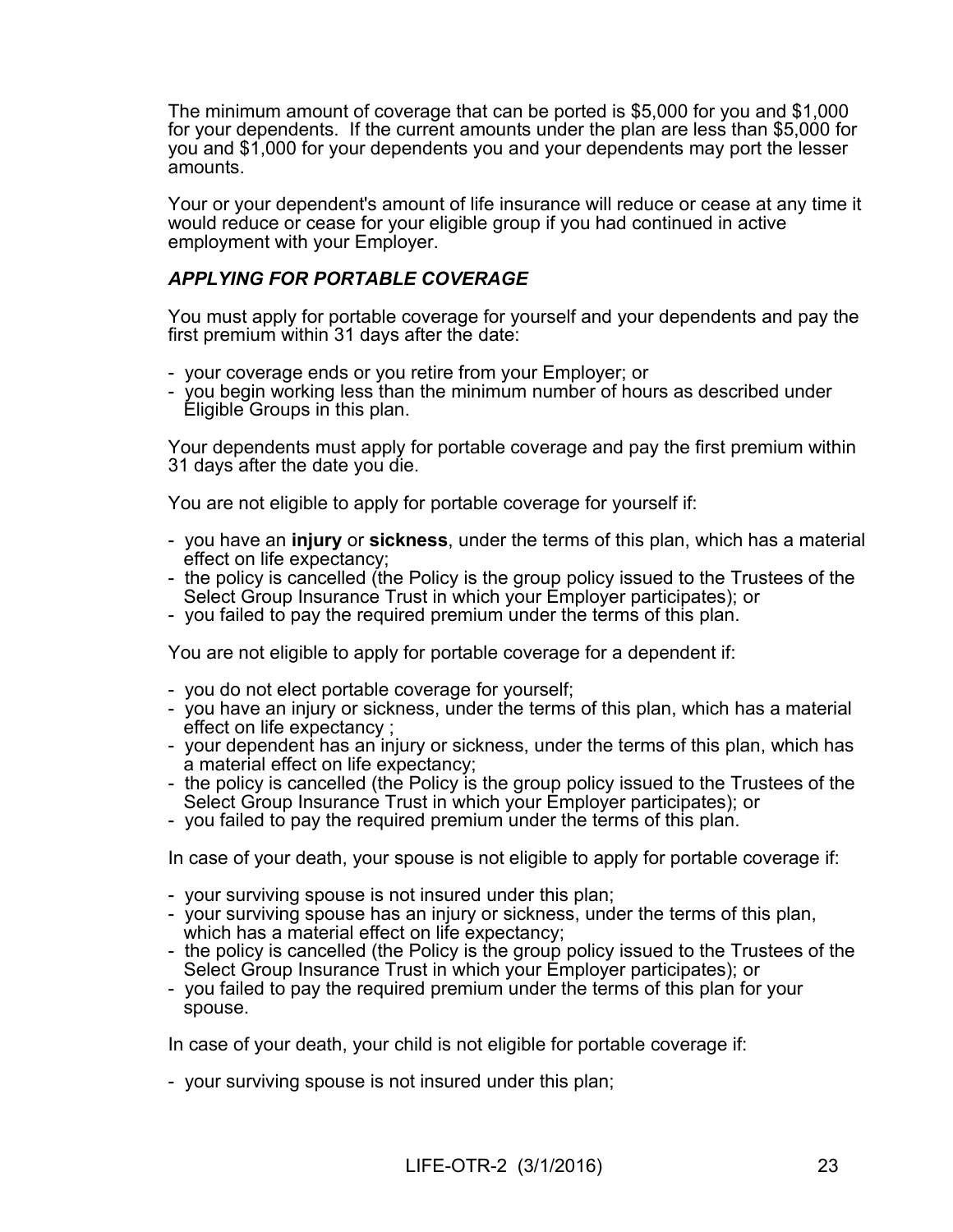- your surviving spouse is insured under this plan and chooses not to elect portable coverage;<br>- your surviving spouse has an injury or sickness, under the terms of this plan,
- which has a material effect on life expectancy;<br>- your child has an injury or sickness, under the terms of this plan, which has a
- 
- material effect on life expectancy;<br>- the policy is cancelled (the Policy is the group policy issued to the Trustees of the Select Group Insurance Trust in which your Employer participates); or
- you failed to pay the required premium under the terms of this plan for your child.

If we determine that because of an injury or sickness, which has a material effect on life expectancy, you or your dependents were not eligible for portability at the time you or your dependents elected portable coverage, the benefit will be adjusted to the amount of whole life coverage the premium would have purchased under the Conversion Privilege.

## APPLYING FOR INCREASES OR DECREASES IN PORTABLE COVERAGE

You or your dependents may increase or decrease the amount of life insurance coverage. The minimum and maximum benefit amounts are shown above. However, the amount of life insurance coverage cannot be decreased below \$5,000 for you and \$1,000 for your dependents. All increases are subject to evidence of insurability. Portable coverage will reduce at the ages and amounts shown in the LIFE INSURANCE "BENEFITS AT A GLANCE" page.

## ADDING PORTABLE COVERAGE FOR DEPENDENTS

If you choose not to enroll your dependents when your dependents were first eligible for portable coverage, you may enroll your dependents at any time for the amounts allowed under the group plan. Evidence of insurability is required.

You may enroll newly acquired dependents at any time for the amounts allowed under the group plan. Evidence of insurability is required.

#### WHEN PORTABLE COVERAGE ENDS

Portable coverage for you will end for the following reasons:

- the date you fail to pay any required premium; or
- the date the policy is cancelled (the Policy is the group policy issued to the Trustees of the Select Group Insurance Trust in which your Employer participates).

Portable coverage for a spouse will end for the following reasons:

- 
- the date you fail to pay any required premium;<br>- the date your surviving spouse fails to pay any required premium; or
- the date the policy is cancelled (the Policy is the group policy issued to the Trustees of the Select Group Insurance Trust in which your Employer participates).

Portable coverage for a child will end for the following reasons:

- the date you fail to pay any required premium;
- the date your surviving spouse fails to pay any required premium;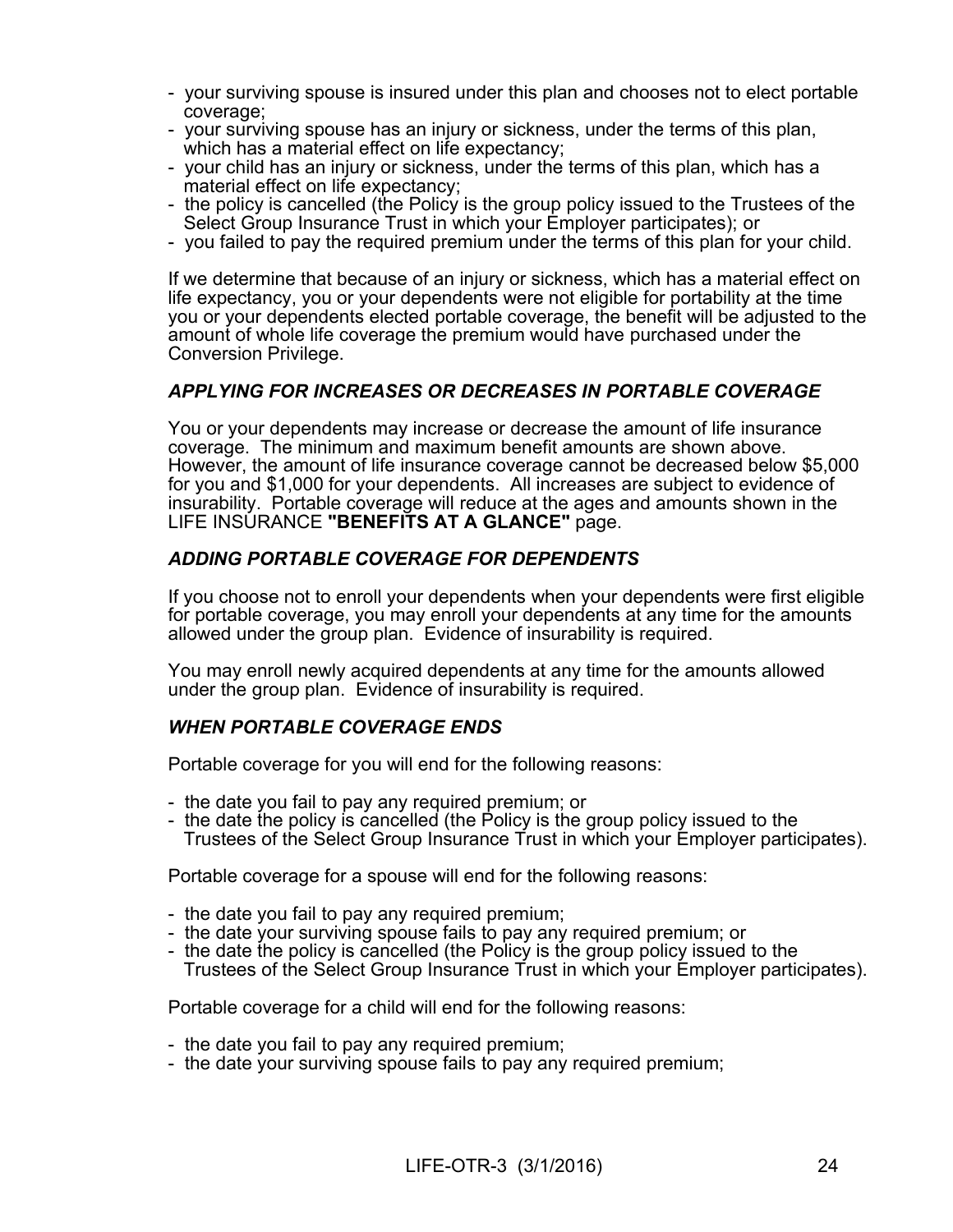- the date the policy is cancelled (the Policy is the group policy issued to the Trustees of the Select Group Insurance Trust in which your Employer participates); - the date your child no longer qualifies as <sup>a</sup> dependent; or
- 
- the date the surviving spouse dies.

If portable coverage ends due to failure to pay required premium, portable coverage cannot be reinstated.

## PREMIUM RATE CHANGES FOR PORTABLE COVERAGE

Unum may change premium rates for portable coverage at any time for reasons which affect the risk assumed, including those reasons shown below:

- changes occur in the coverage levels;
- changes occur in the overall use of benefits by all insureds; changes occur in other risk factors; or
- 
- a new law or a change in any existing law is enacted which applies to portable coverage.

The change in premium rates will be made on a class basis according to Unum's underwriting risk studies. Unum will notify the insured in writing at least 31 days before a premium rate is changed.

#### APPLYING FOR CONVERSION, IF PORTABLE COVERAGE ENDS OR IS NOT **AVAILABLE**

If you or your dependent is not eligible to apply for portable coverage or portable coverage ends, then you or your dependent may qualify for conversion coverage. Refer to Conversion Privilege under this plan.

Ask your Employer for a conversion application form which includes cost information.

When you complete the application, send it with the first premium amount to:

Unum - Conversion Unit 2211 Congress Street Portland, Maine 04122-1350 1-800-343-5406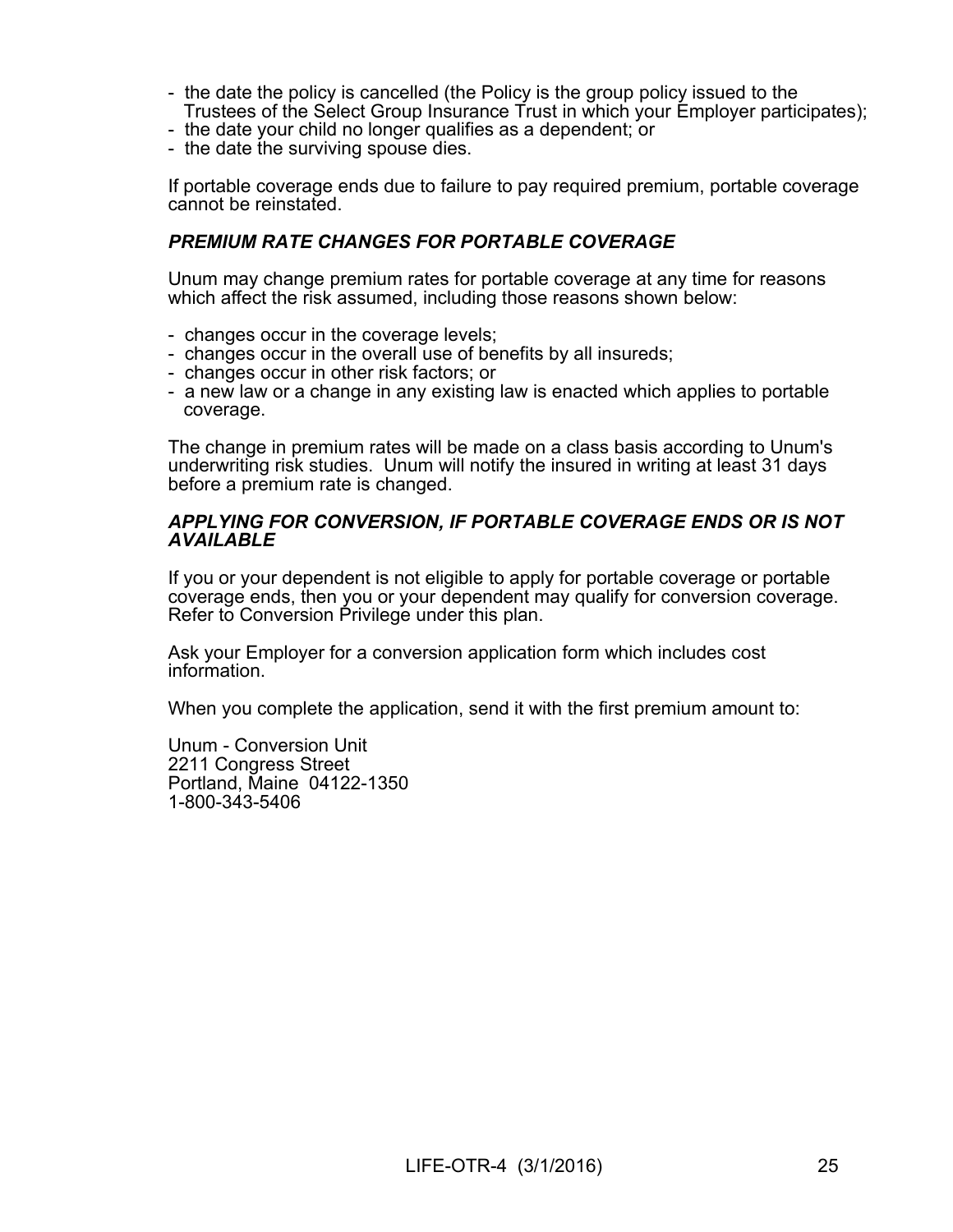# **GLOSSARY**

ACCREDITED SCHOOL means an accredited post-secondary institution of higher learning for full-time students beyond the 12th grade level.

**ACTIVE EMPLOYMENT** means you are working for your Employer for earnings that are paid regularly and that you are performing the material and substantial duties of your regular occupation. You must be working at least the minimum number of hours as described under Eligible Group(s) in each plan.

Your work site must be:

- your Employer's usual place of business;
- an alternative work site at the direction of your Employer, including your home; or
- a location to which your job requires you to travel.

Normal vacation is considered active employment. Temporary and seasonal workers are excluded from coverage.

ANNUAL EARNINGS means your annual income received from your Employer as defined in the plan.

**ANNUAL ENROLLMENT PERIOD** means a period of time before the beginning of each plan year and ending on the plan anniversary date.

ELIMINATION PERIOD means a period of continuous disability which must be satisfied before you are eligible to have your life premium waived by Unum.

EMPLOYEE means a person who is in active employment in the United States with the Employer.

EMPLOYER means the Employer/Applicant named in the Application For Participation in the Select Group Insurance Trust, on the first page of the Summary of Benefits and in all amendments. It includes any division, subsidiary or affiliated company named in the Summary of Benefits.

EVIDENCE OF INSURABILITY means a statement of your or your dependent's medical history which Unum will use to determine if you or your dependent is approved for coverage. Evidence of insurability will be at Unum's expense.

**GAINFUL OCCUPATION** means an occupation that within 12 months of your return to work is or can be expected to provide you with an income that is at least equal to 60% of your annual earnings in effect just prior to the date your disability began.

GRACE PERIOD means the period of time following the premium due date during which premium payment may be made.

HANDICAPPED means permanently and continuously incapable of self sustaining support by reason of mental or physical incapacity.

HOSPITAL OR INSTITUTION means an accredited facility licensed to provide care and treatment for the condition causing your disability.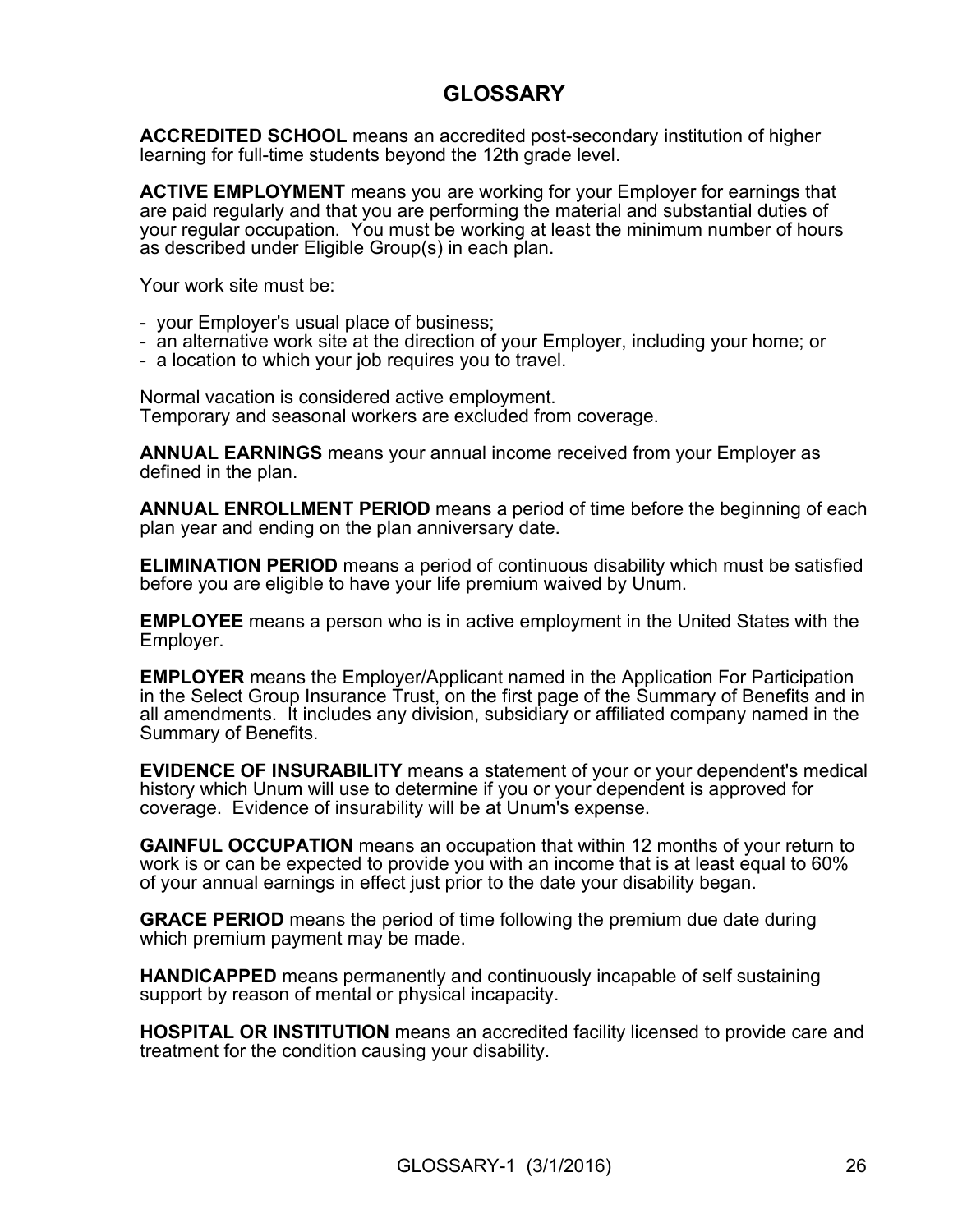INJURY means:

- for purposes of Portability, a bodily injury that is the direct result of an accident and not related to any other cause.<br>- **for all other purposes**, a bodily injury that is the direct result of an accident and not
- related to any other cause. Disability must begin while you are covered under the plan.

INSURED means any person covered under a plan.

LAYOFF or LEAVE OF ABSENCE means you are temporarily absent from active employment for a period of time that has been agreed to in advance in writing by your Employer.

Your normal vacation time or any period of disability is not considered a temporary layoff or leave of absence.

LIFE THREATENING CONDITION is a critical health condition that may result in your dependent's loss of life.

PAYABLE CLAIM means a claim for which Unum is liable under the terms of the Summary of Benefits.

#### PHYSICIAN means:

- a person performing tasks that are within the limits of his or her medical license; and
- a person who is licensed to practice medicine and prescribe and administer drugs or to perform surgery; or
- a person with a doctoral degree in Psychology (Ph.D. or Psy.D.) whose primary practice is treating patients; or
- a person who is a legally qualified medical practitioner according to the laws and regulations of the governing jurisdiction.

Unum will not recognize you, or your spouse, children, parents or siblings as a physician for a claim that you send to us.

**PLAN** means a line of coverage under the Summary of Benefits.

#### REGULAR CARE means:

- you personally visit a physician as frequently as is medically required, according to generally accepted medical standards, to effectively manage and treat your disabling condition(s); and
- you are receiving the most appropriate treatment and care which conforms with generally accepted medical standards, for your disabling condition(s) by a physician whose specialty or experience is the most appropriate for your disabling condition(s), according to generally accepted medical standards.

RETAINED ASSET ACCOUNT is an interest bearing account established through an intermediary bank in the name of you or your beneficiary, as owner.

SICKNESS means: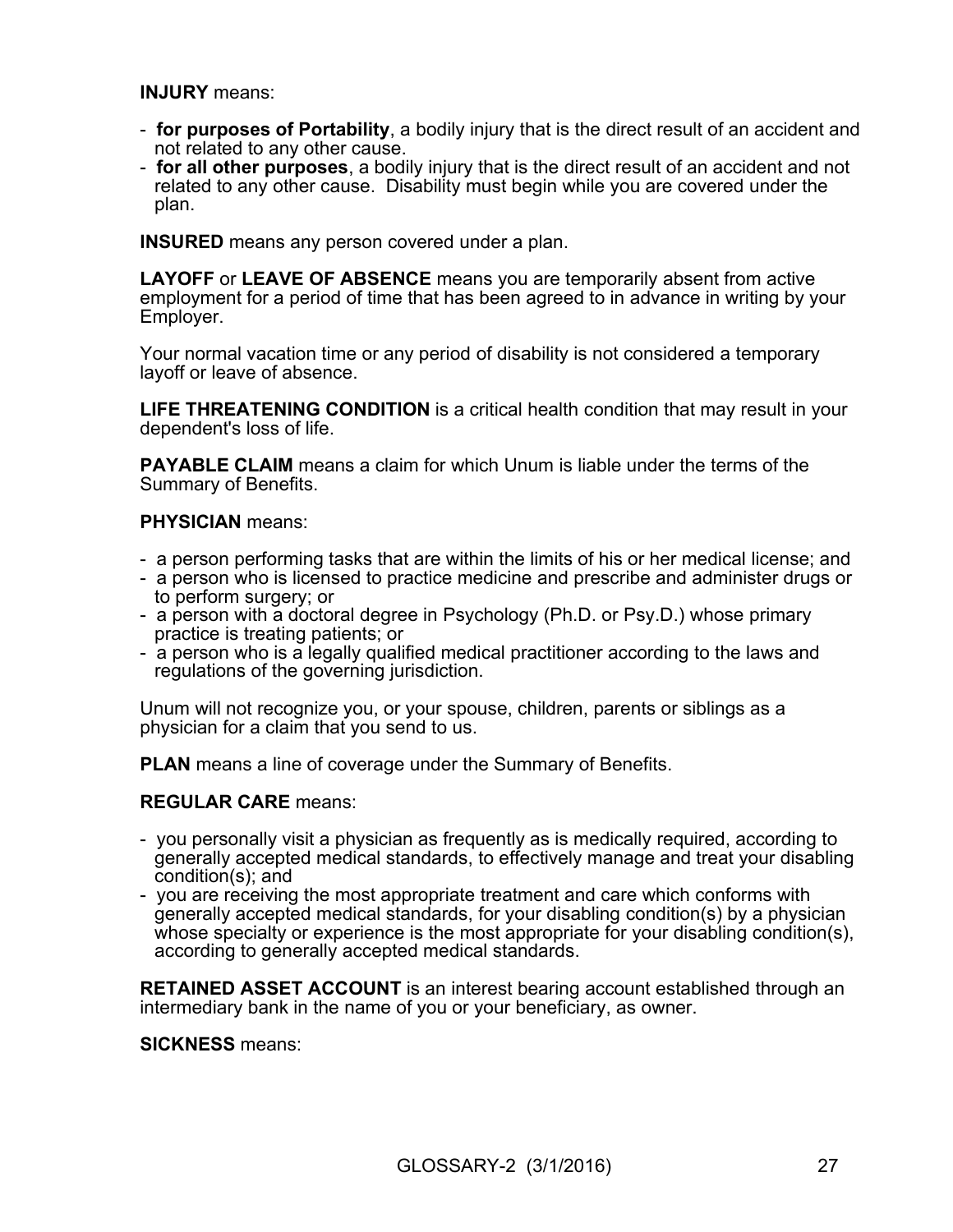- **for purposes of Portability**, an illness, disease or symptoms for which a person, in the exercise of ordinary prudence, would have consulted a health care provider.
- for all other purposes, an illness or disease. Disability must begin while you are covered under the plan.

TOTALLY DISABLED means that, as a result of an injury, a sickness or a disorder:

Your dependent spouse:

- is confined in a hospital or similar institution;
- is confined at home under the care of a physician for a sickness or injury; or
- has a life threatening condition.

Your dependent children:

- are confined in a hospital or similar institution; or
- are confined at home under the care of a physician for a sickness or injury.

**TRUST** means the policyholder trust named on the first page of the Summary of Benefits and all amendments to the policy.

WAITING PERIOD means the continuous period of time (shown in each plan) that you must be in active employment in an eligible group before you are eligible for coverage under a plan.

WE, US and OUR means Unum Life Insurance Company of America.

YOU means an employee who is eligible for Unum coverage.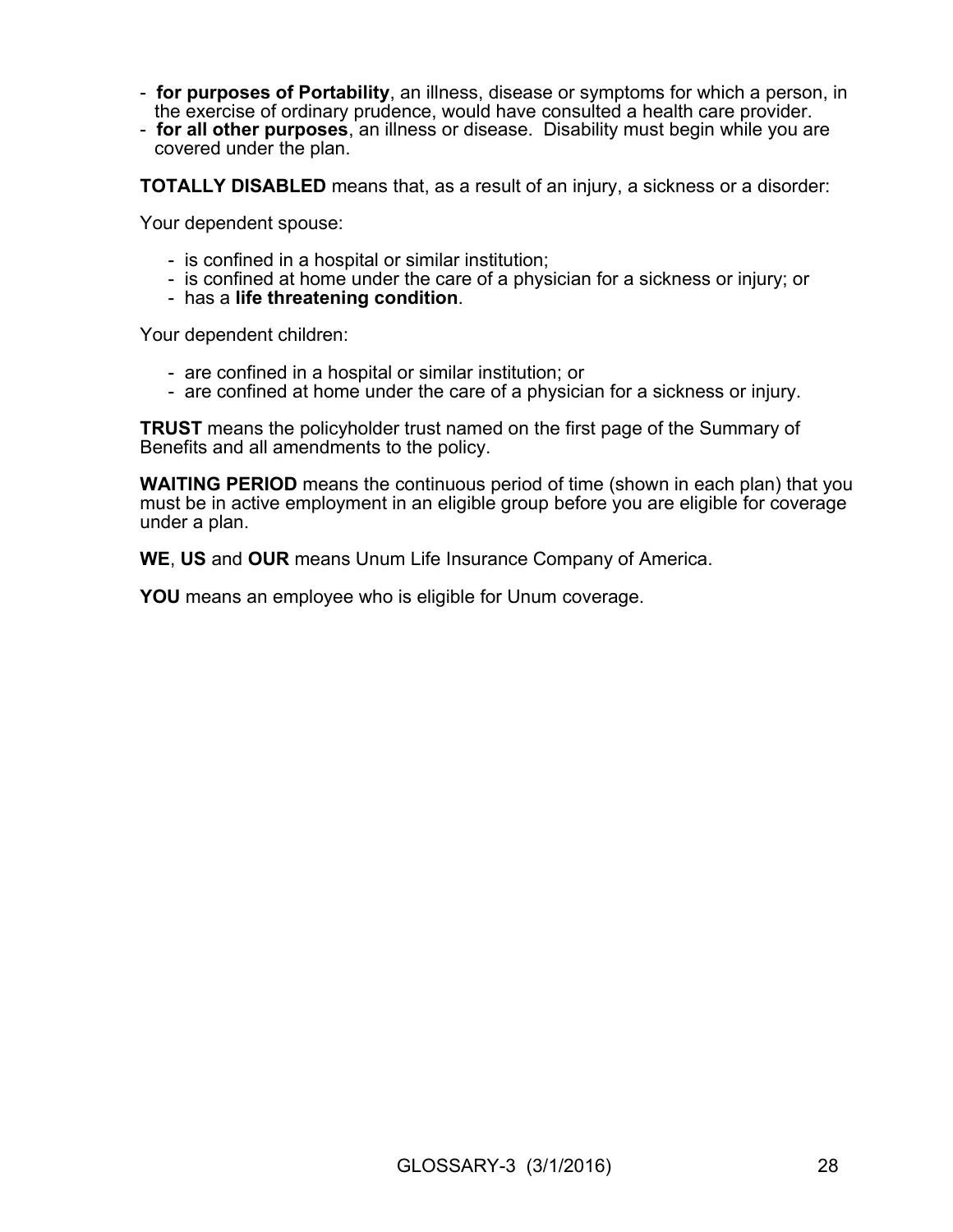#### THE FOLLOWING NOTICES AND CHANGES TO YOUR COVERAGE ARE REQUIRED BY THE STATE OF WASHINGTON. PLEASE READ CAREFULLY.

If you have a complaint about your insurance you may contact Unum at 1-800-321-3889, or the department of insurance in your state of residence. Links to the websites of each state department of insurance can be found at www.naic.org.

Si usted tiene alguna queja acerca de su seguro puede comunicarse con Unum al 1- 800-321-3889, o al departamento de seguros de su estado de residencia. Puede encontrar enlaces a los sitios web de los departamentos de seguros de cada estado en www.naic.org.

#### If you are a resident of one of the states noted below, and the provisions referenced below appear in your Certificate in a form less favorable to you as an insured, they are amended as follows:

If you had group life coverage in place with your employer through another carrier when your employer changed carriers to Unum, your prior coverage may be continued under the Unum plan to the extent the laws of your resident state require such right to continue and within the design limits of the Unum plan.

Full effect will be given to your state's civil union, domestic partner and same sex marriage laws to the extent they apply to you under a group insurance policy issued in another state.

## For residents of Washington

The definition for **ACTIVE EMPLOYMENT** in the **GLOSSARY** section is amended to include the following:

A period of up to 6 months during which you are not working due to a strike, lockout or other labor dispute is considered active employment. Your employer

may require you to pay premium during this period of time.<br>The WILL UNUM ACCELERATE YOUR OR YOUR DEPENDENT'S DEATH BENEFIT FOR THE PLAN IF YOU OR YOUR DEPENDENT BECOMES TERMINALLY ILL? (Accelerated Benefit) in the Life Insurance Benefit Information section is amended by changing the life expectancy requirement to 24 months or less, or such longer period as stated in the policy.<br>The *WHAT LOSSES ARE NOT COVERED UNDER YOUR PLAN?* provision in the

Life Insurance Benefit Information section is amended to remove any exclusion for death caused by suicide.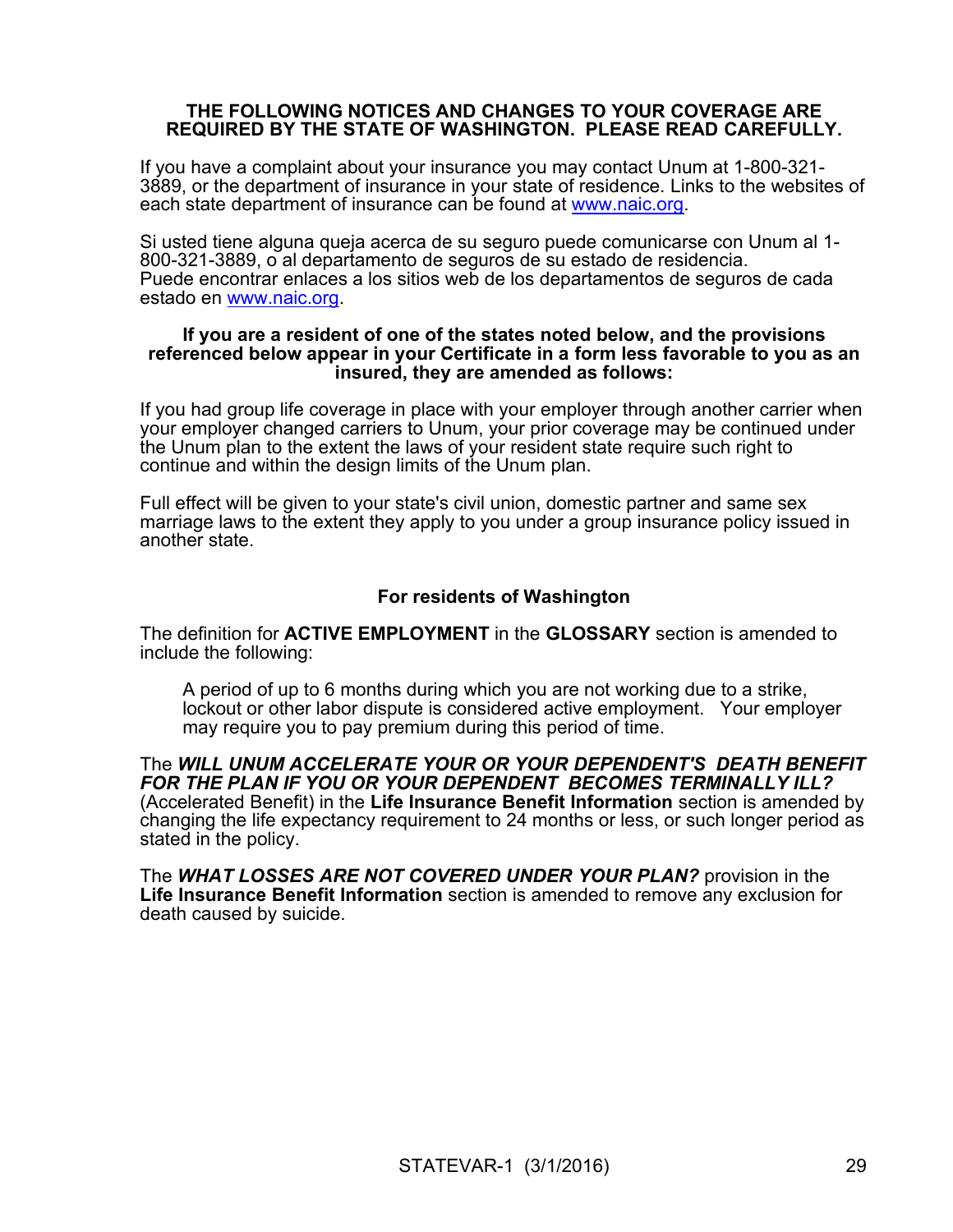#### Additional Claim and Appeal Information Relative to the Summary of Benefits issued by Unum Life Insurance Company of America ("Unum")

## APPLICABILITY OF ERISA

If the Summary of Benefits provides benefits under a Plan which is subject to the Employee Retirement Income Security Act of 1974 (ERISA), the following provisions apply. Whether a Plan is governed by ERISA is determined by a court, however, your Employer may have information related to ERISA applicability. If ERISA applies, the following items constitute the Plan: the additional information contained in this document, the Summary of Benefits, including your certificate of coverage, and any additional summary plan description information provided by the Plan Administrator. Benefit determinations are controlled exclusively by the Summary of Benefits, your certificate of coverage, and the information in this document.

#### HOW TO FILE A CLAIM

If you wish to file a claim for benefits, you should follow the claim procedures described in your insurance certificate. To complete your claim filing, Unum must receive the claim information it requests from you (or your authorized representative), your attending physician and your Employer. If you or your authorized representative has any questions about what to do, you or your authorized representative should contact Unum directly.

## CLAIMS PROCEDURES

#### If a claim is based on death

In the event that your claim is denied, either in full or in part, Unum will notify you in writing within 90 days after your claim was filed. Under special circumstances, Unum is allowed an additional period of not more than 90 days (180 days in total) within which to notify you of its decision. If such an extension is required, you will receive a written notice from Unum indicating the reason for the delay and the date you may expect a final decision. Unum's notice of denial shall include:

- the specific reason or reasons for denial with reference to those Plan provisions on which the denial is based;<br>- a description of any additional material or information necessary to complete the
- claim and why that material or information is necessary; and
- a description of the Plan's procedures and applicable time limits for appealing the determination, including a statement of your right to bring a lawsuit under Section 502(a) of ERISA following an adverse determination from Unum on appeal.

Notice of the determination may be provided in written or electronic form. Electronic notices will be provided in a form that complies with any applicable legal requirements.

#### If a claim is based on your disability

Unum will give you notice of the decision no later than 45 days after the claim is filed. This time period may be extended twice by 30 days if Unum both determines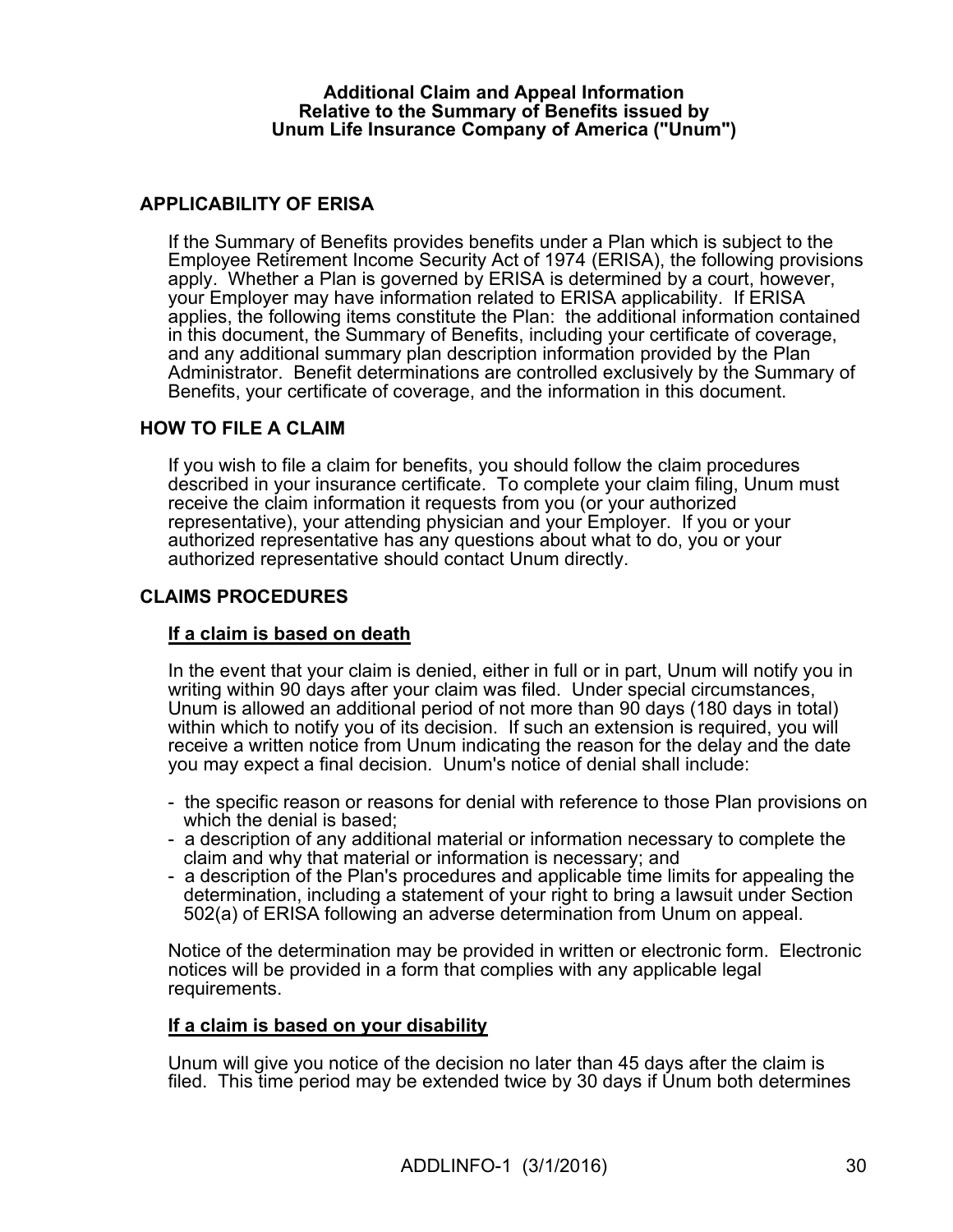that such an extension is necessary due to matters beyond the control of the Plan and notifies you of the circumstances requiring the extension of time and the date by which Unum expects to render a decision. If such an extension is necessary due to your failure to submit the information necessary to decide the claim, the notice of extension will specifically describe the required information, and you will be afforded at least 45 days within which to provide the specified information. If you deliver the requested information within the time specified, any 30 day extension period will begin after you have provided that information. If you fail to deliver the requested information within the time specified, Unum may decide your claim without that information.

If your claim for benefits is wholly or partially denied, the notice of adverse benefit determination under the Plan will:

- state the specific reason(s) for the determination;
- reference specific Plan provision(s) on which the determination is based;
- describe additional material or information necessary to complete the claim and why such information is necessary;<br>- describe Plan procedures and time limits for appealing the determination, and your
- right to obtain information about those procedures and the right to bring a lawsuit under Section 502(a) of ERISA following an adverse determination from Unum on appeal; and
- disclose any internal rule, guidelines, protocol or similar criterion relied on in making the adverse determination (or state that such information will be provided free of charge upon request).

Notice of the determination may be provided in written or electronic form. Electronic notices will be provided in a form that complies with any applicable legal requirements.

# APPEAL PROCEDURES

#### If an appeal is based on death

If you or your authorized representative appeal a denied claim, it must be submitted within 90 days after you receive Unum's notice of denial. You have the right to:

- submit a request for review, in writing, to Unum;
- upon request and free of charge, reasonable access to and copies of, all relevant documents as defined by applicable U.S. Department of Labor regulations; and
- submit written comments, documents, records and other information relating to the claim to Unum.

Unum will make a full and fair review ofthe claim and all new information submitted whether or not presented or available at the initial determination, and may require additional documents as it deems necessary or desirable in making such a review.<br>A final decision on the review shall be made not later than 60 days following receipt of the written request for review. If special circumstances require an extension of time for processing, you will be notified of the reasons for the extension and the date by which the Plan expects to make a decision. If an extension is required due to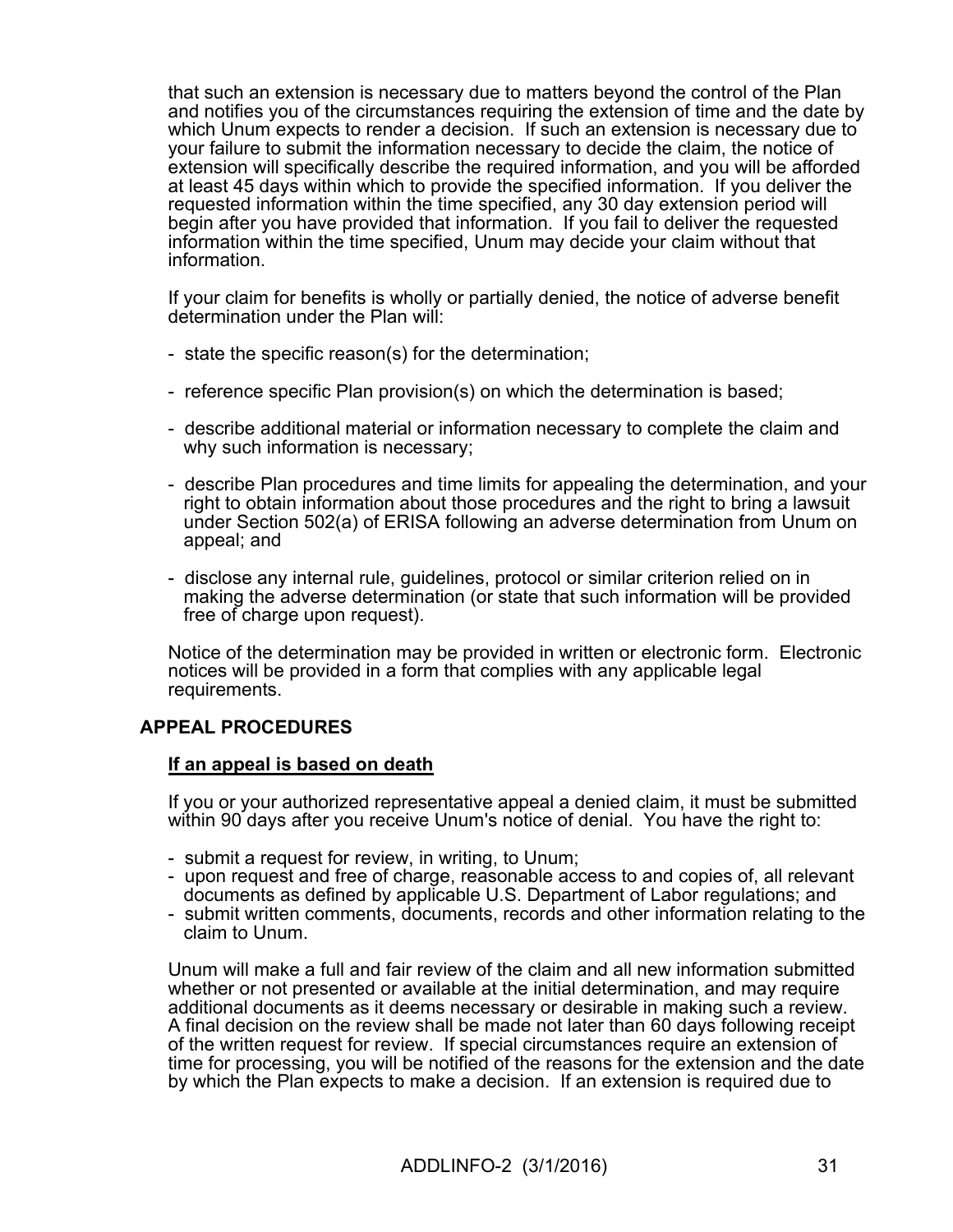your failure to submit the information necessary to decide the claim, the notice of extension will specifically describe the necessary information and the date by which you need to provide it to us. The 60-day extension of the appeal review period will begin after you have provided that information.

The final decision on review shall be furnished in writing and shall include the reasons for the decision with reference, again, to those Summary of Benefits' provisions upon which the final decision is based. It will also include a statement describing your access to documents and describing your right to bring a lawsuit under Section 502(a) of ERISA if you disagree with the determination.

Notice of the determination may be provided in written or electronic form. Electronic notices will be provided in a form that complies with any applicable legal requirements.

Unless there are special circumstances, this administrative appeal process must be completed before you begin any legal action regarding your claim.

#### If an appeal is based on your disability

You have 180 days from the receipt of notice of an adverse benefit determination to file an appeal. Requests for appeals should be sent to the address specified in the claim denial. A decision on review will be made not later than 45 days following receipt of the written request for review. If Unum determines that special circumstances require an extension of time for a decision on review, the review period may be extended by an additional 45 days (90 days in total). Unum will notify you in writing if an additional 45 day extension is needed.

If an extension is necessary due to your failure to submit the information necessary to decide the appeal, the notice of extension will specifically describe the required information, and you will be afforded at least 45 days to provide the specified information. If you deliver the requested information within the time specified, the 45 day extension of the appeal period will begin after you have provided that information. If you fail to deliver the requested information within the time specified, Unum may decide your appeal without that information.

You will have the opportunity to submit written comments, documents, or other information in support of your appeal. You will have access to all relevant documents as defined by applicable U.S. Department of Labor regulations. The review of the adverse benefit determination will take into account all new information, whether or not presented or available at the initial determination. No deference will be afforded to the initial determination.

The review will be conducted by Unum and will be made by a person different from the person who made the initial determination and such person will not be the original decision maker's subordinate. In the case of a claim denied on the grounds of a medical judgment, Unum will consult with a health professional with appropriate training and experience. The health care professional who is consulted on appeal will not be the individual who was consulted during the initial determination or a subordinate. If the advice of a medical or vocational expert was obtained by the Plan in connection with the denial of your claim, Unum will provide you with the names of each such expert, regardless of whether the advice was relied upon.

A notice that your request on appeal is denied will contain the following information: